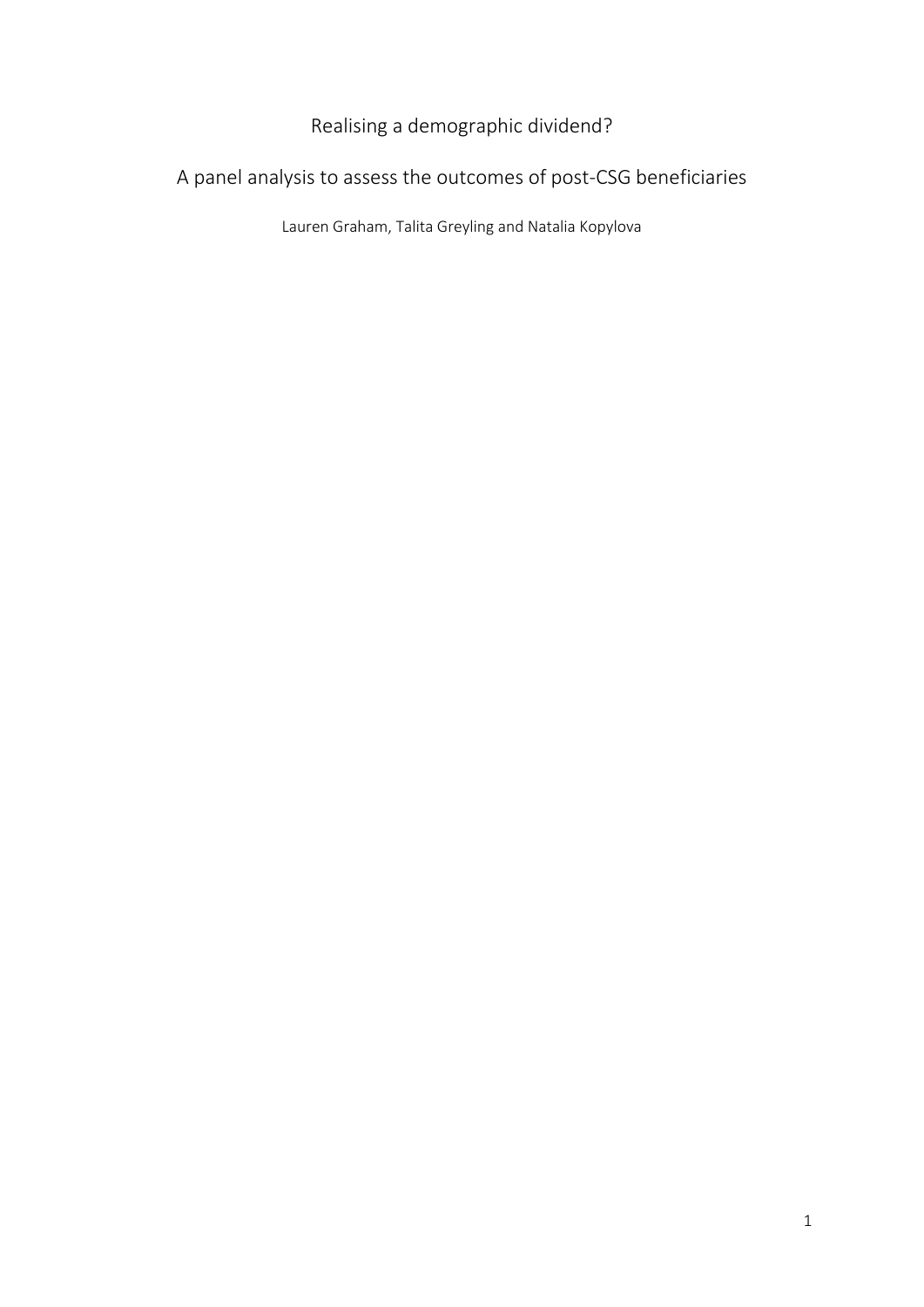## 1. Introduction

As a young person approaches their  $18<sup>th</sup>$  birthday they should be faced with the excitement of completing their schooling and making decisions about their future educational and career paths. However, for the majority of young people in South Africa, turning 18 also comes with the realisation that they face a precarious future, with little support to enable them to effectively transition to further education or work. While the state invests heavily in the lives of children, there is far less support for young people. This has implications for how effectively young people can transition to "autonomous" adulthood and our ability to realise the demographic dividend that should come as a result of a large youth population that is healthy and well-educated (Lin, 2012; Oosthuizen, 2013; Ssewamala, 2015).

## 1.1. Rationale

The role of the Child Support Grant (CSG) in the lives of children has been well researched with results showing that it has a positive effect on better nutritional and educational outcomes (particularly enrolment and attendance) for children (Aguero, Carter, & Woolard, 2006; Baird, Ferreira, Ozler, & Woolcock, 2013; Case, Hosegood, & Lund, 2005; Coetzee, 2014; Delany, Ismail, Graham, & Ramkissoon, 2008; DSD, SASSA, & UNICEF, 2012). Other studies demonstrate the CSG's link with the improved social care of children (Patel, Knijn, & Wel, 2015) and reduced sexual risk behaviour amongst young girls who are beneficiaries of the grant (Cluver et al., 2013). Taken together, these findings demonstrate that the CSG plays a positive poverty alleviation role, protecting children from the worst effects of childhood poverty, and that it has a range of other positive spin-offs. However, a critical question remains as to the longer-term outcomes of CSG beneficiaries. How post-CSG beneficiaries fare once they "graduate" from the CSG has, to date, not been assessed; nor do we understand much about what factors in the life course of children from poor households shape their outcomes.

Prior to turning 18 years, children are supported through a comprehensive package of services, which include free basic services, healthcare, education, a daily meal through the National School Nutrition Programme, and receipt of the CSG to promote the meeting of their basic needs within their household. However, once they turn 18 years they are no longer eligible for most of these services with the expectation that they will be able to support themselves. However, given the challenges that so many young people face in South Africa, including vulnerability to unemployment (Statistics South Africa, 2018), difficulties with accessing post-secondary education (Branson, Hofmeyr, Needham & Papier, 2015), and sustained multidimensional poverty (Frame, De Lannoy, Koka, & Leibbrandt, 2016); it is increasingly clear that this expectation is not realistic. It is therefore critical to understand how to better support young people. A starting point for policy interventions in this regard is understanding how current policy instruments benefit young people; that is, what the longer term effects of having been a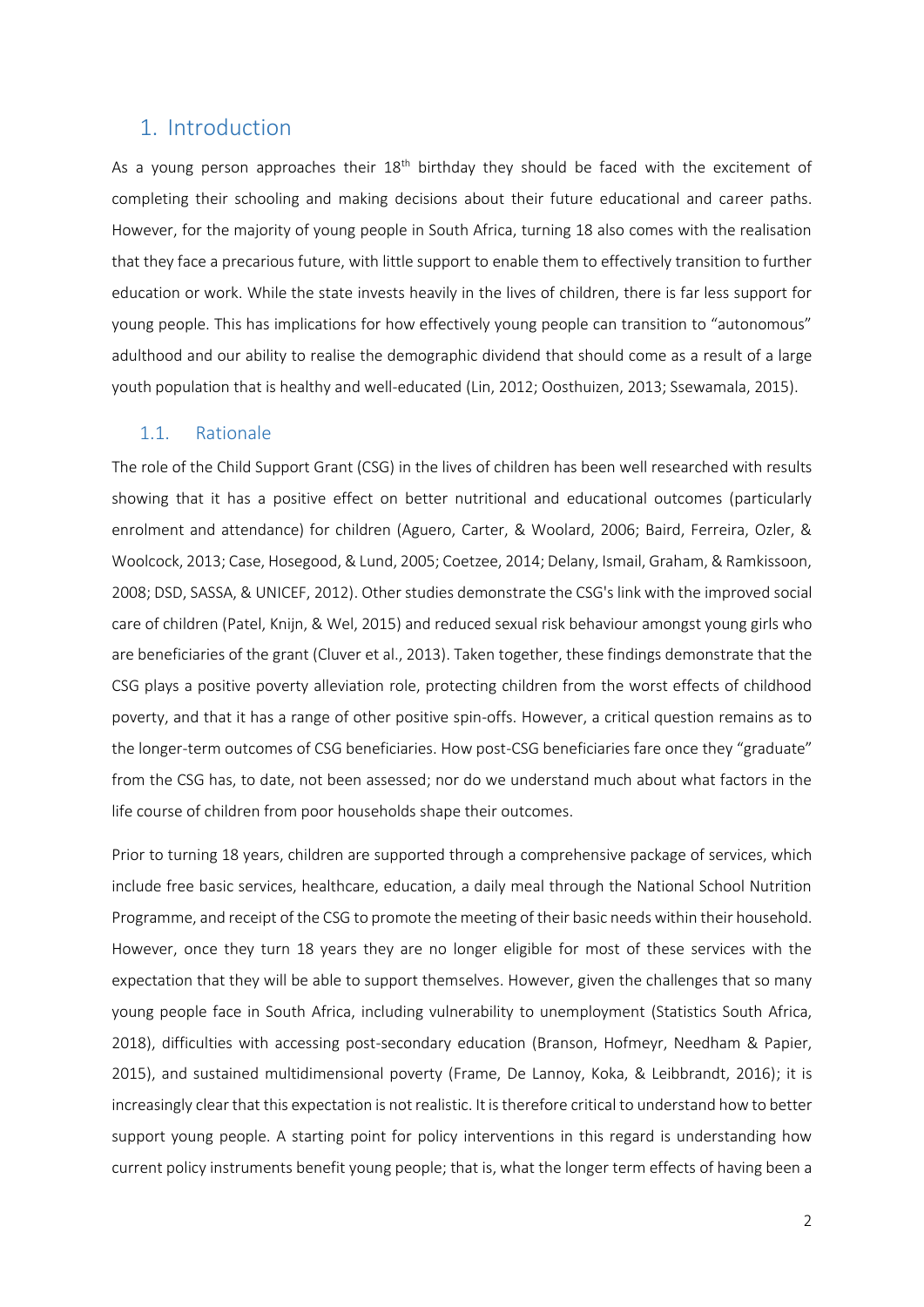CSG beneficiary are. With the majority of eligible children currently receiving the CSG, the grant is an important mechanism to promote positive outcomes beyond childhood. But it is essential to understand how CSG beneficiaries fare once they graduate from the grant and what can be done in their childhood to ensure better post-CSG outcomes.

## 1.2. Aims and objectives

The paper builds on a previous study in which the outcomes of post-CSG beneficiaries were compared with those of eligible and ineligible non-CSG counterparts (Graham, Makiwane, Stuart & Williams, forthcoming). The study demonstrated that young people who received the CSG as children do better than those who did not on self-reported health status. They also do better than eligible non-CSG counterparts on years of education in their immediate post-CSG years (19-20 years). However, they are no more likely to complete matric or be employed. For this reason it is argued that the CSG does not, on its own, contribute to realising South Africa's potential demographic dividend. Rather, a suite of services is necessary to better support young people as they transition through the last years of education and beyond. This paper is intended to update and expand the aforementioned study.

The aim of this paper is therefore to a) assess how young people aged 21-22 years, who were recipients of the CSG fare, in comparison to their eligible non-CSG beneficiaries over time and b) to understand what factors over the life course account for differences in outcomes. Four outcomes are assessed, namely education, employment, health, and income. In the prior study a qualitative component points to some of the factors shaping outcomes, including changes in schooling, loss of caregivers, and family dynamics. This panel analysis of the NIDS data is intended to assess the extent to which these and other factors shape the outcomes for young people – both those who received and did not receive the CSG as children.

The objectives of the paper are:

- To assess differences in education, employment, health and income outcomes between young people aged 21-22 years who were CSG beneficiaries and those who were eligible but did not receive the grant as children;
- To assess what demographic factors shape differences in outcomes;
- To understand what changes in the life course of individuals shape differences in outcomes;
- To understand the extent to which having been a CSG beneficiary shapes outcomes; and
- Based on the findings to propose policy and/or programmatic recommendations regarding support for youth.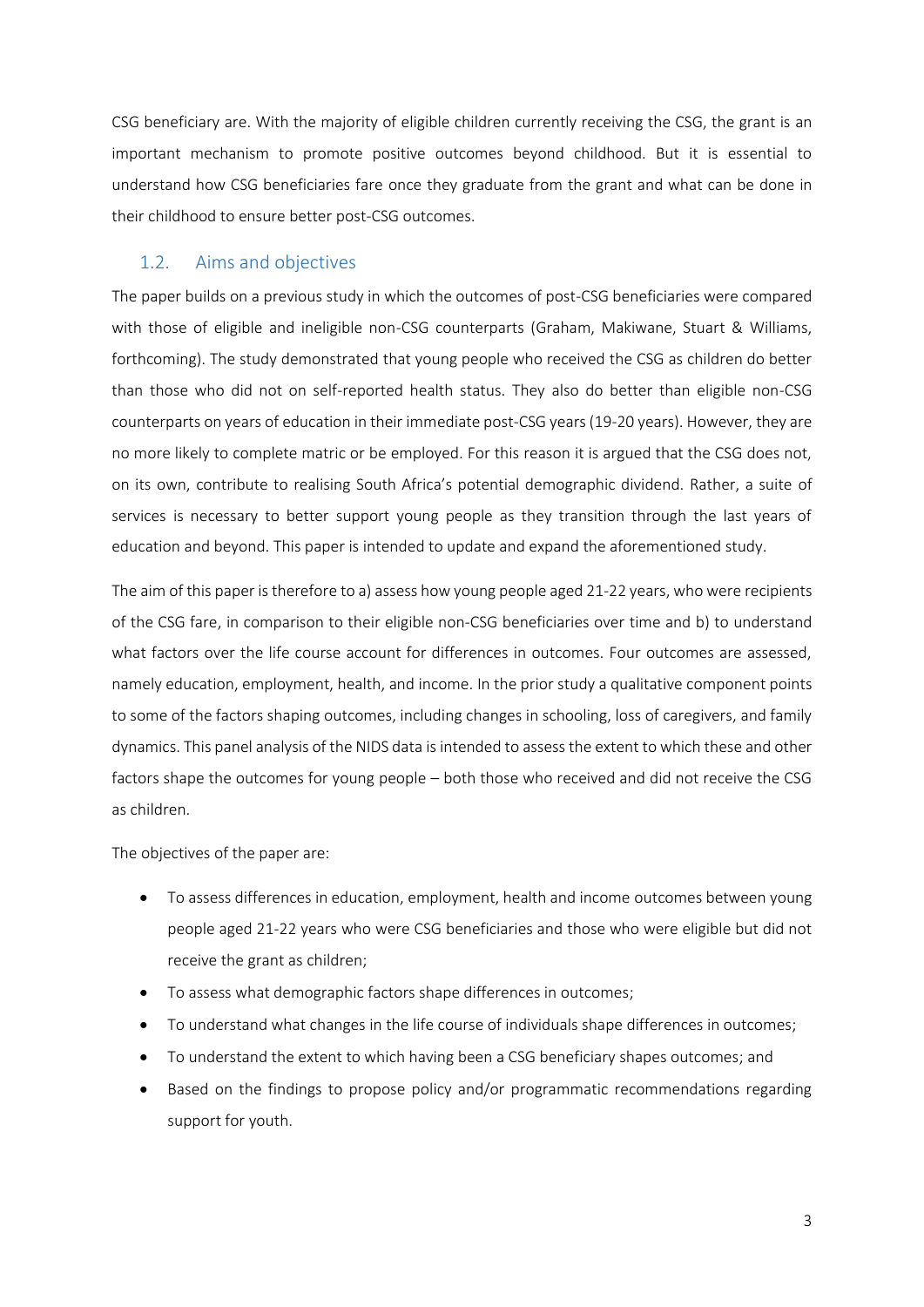### 1.3. Structure of the paper

The paper proceeds by outlining the approach to the analysis. It then provides a demographic overview of the sample and comments on the comparability of the two groups. The findings in terms of health, education, employment and income are then reported. Finally a summary and proposed policy and programmatic recommendations are provided.

## 2. Data and method

## 2.1. Research design

The paper employs a longitudinal analysis, identifying a sample of young people aged 21-22 years in the 2017 wave 5 National Income Dynamics Study (NIDS) data, who would have been eligible to receive the CSG in the wave 1 dataset, and for whom data in the prior four waves of the data (in either the child or adult datasets) are available. It assesses what demographic factors as well as factors in their life course (i.e. over the previous four waves of data) explain their health, education, employment and income outcomes at wave 5, including whether or not receipt of CSG as a child and length of receipt of the grant play a role in explaining the outcomes.

## 2.2. Variables

**.** 

The four outcome variables of interest are health, education, employment status and income. To assess health outcomes self-reported health status as reported at wave 5 is used. Education is assessed by using years of education by wave 5. Years of education allowed for more robust multivariate analysis as the numbers of young people in the sample who had completed matric and/or pursued further education by wave 5 was too limited. Employment status was operationalised as a dummy variable in which "employed" included all those who indicated having worked for a wage in the reference period (including those who were self-employed) and unemployed included those had not worked for a wage in the reference period and those who were not economically active. Income as the outcome variable was assessed by using real household income per capita at wave 5.

Demographic variables that are used in the analysis include race and sex. Socio-economic factors that were used to explain outcomes include type of education (operationalised as the quintile of the last school attended), geographic location, whether the individual had moved at any point in their lives, age, time, length of time receiving the grant (operationalised as number of waves that the individual received the grant), mother<sup>1</sup>'s level of education, father's level of education, mother's employment

 $1$  It should be noted that while we acknowledge the variety of household types and caregiving relationships in a child's life, we use mother and father as proxies for caregivers.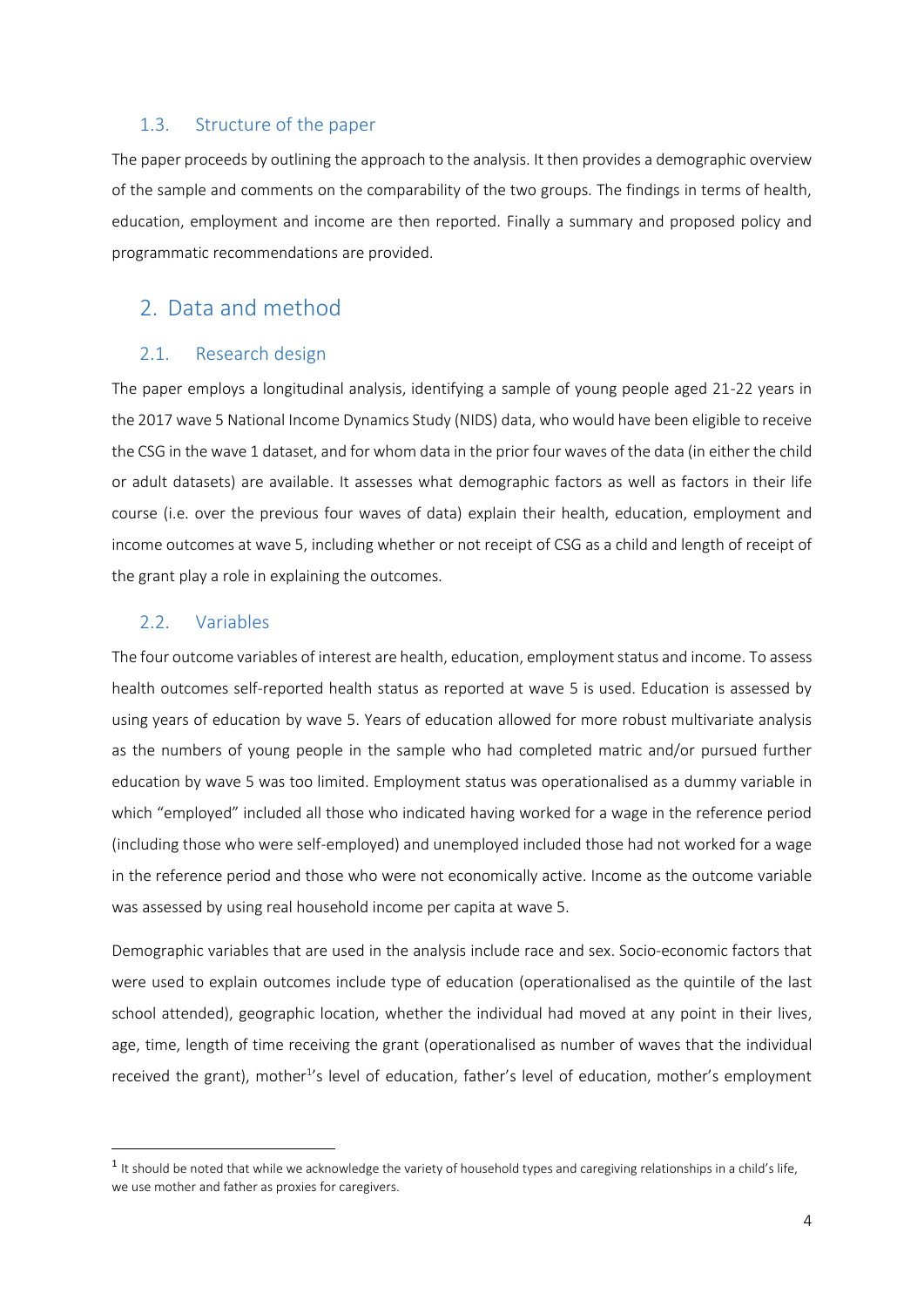status, father's employment status, number of people in the household employed, whether or not a mother or father lost a job, and death of a household member.

## 2.3. Sample

The sample was restricted to young people aged 21-22 years at wave 5, who lived in a household earning less than R1000 per capita at 2008 rates in wave 1. We use this income cut-off as a proxy to ascertain which individuals would have been eligible to receive the CSG on the basis of per capita household income. We used a balanced panel where data was available for individuals at all five waves. A total sample of 1100 individuals was included in the dataset.

We consider someone as having been a CSG beneficiary if they were receiving the CSG at any wave whilst they were under the age of 18 years, regardless of how long they received the grant. Length of grant receipt is accounted for in the multivariate analysis.

## 2.4. Methods of analysis

Bivariate analysis was conducted to identify any significant differences between the sample of those who did and did not receive the grant. Differences in per capita household income, gender and geographic location were assessed, in order to understand whether any of these variables account for the differences observed in the outcome variables.

Bivariate analysis was then conducted to ascertain differences in the outcomes variables of interest between those who received the CSG and those who were eligible but did not receive the grant.

In order to assess what factors shape the four outcomes assessed a base model was run, which did not account for fixed effects to determine which variables were significant. Following this a Fixed Effects (FE) with robust standard errors was run for each of the outcome variables as described below.

For health the base model was run using Pooled OLS (POLS). Furthermore, a FE model was estimated to consider unobserved heterogeneity. An ordered logit estimation technique for panel data would have been more appropriate, given the nature of the self-reported health status variable, though ordered probit panel estimations are limited to random effects only. However it has been shown that ordered probits and OLS mostly have similar results (Ferrer-i-Carbonell and Frijters, 2004) in a cross section and it has the benefit of being directly interpretable. For Employment a logit regression for panel data was used for the base model. This was followed by a Fixed Effects binary logit with robust standard errors. The factors affecting income and education outcomes were assessed using POLS for the base model and then an FE modelwith robust standard errors to account for individual fixed effects.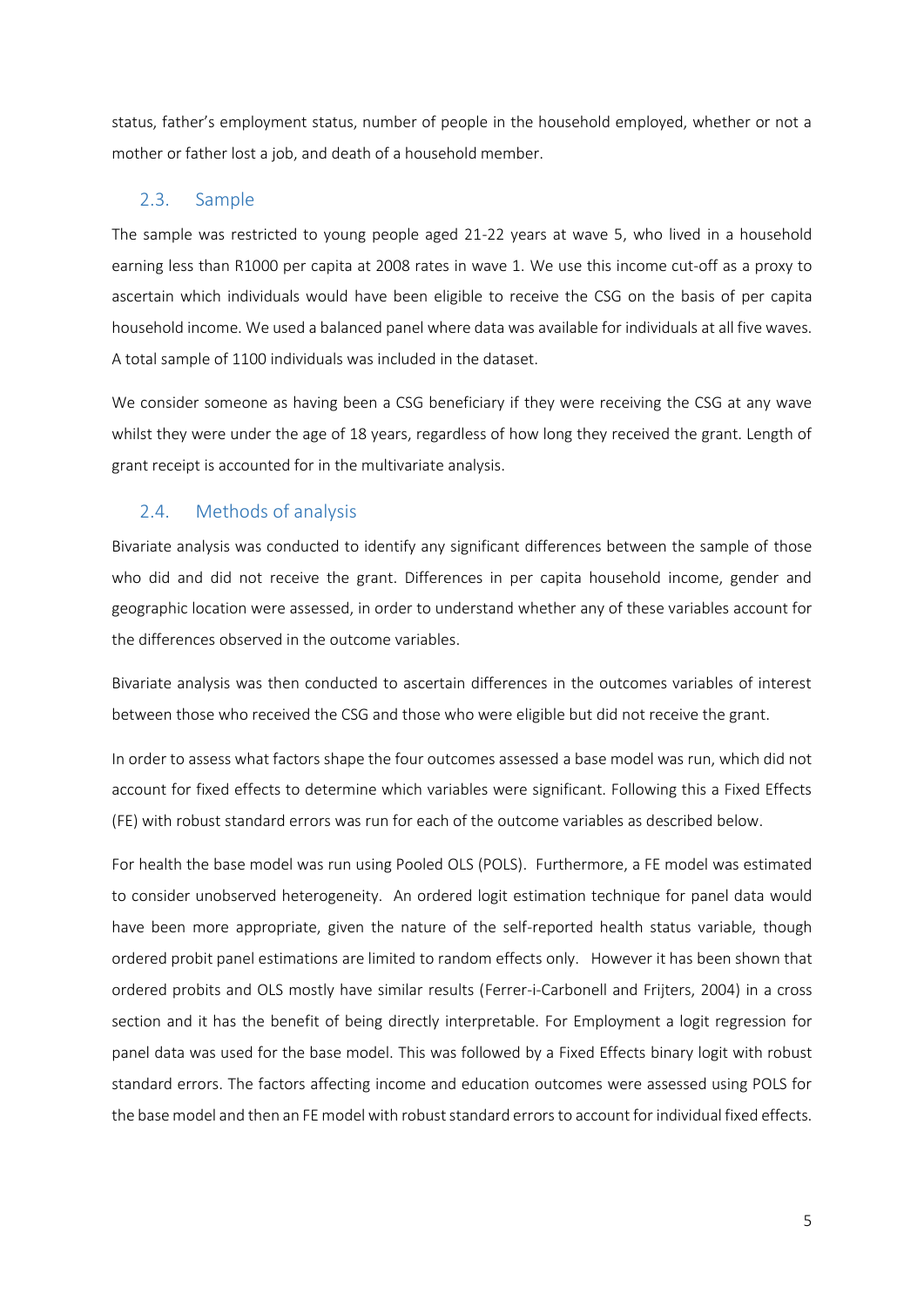## 3. Results

## 3.1. Demographic profile of the sample

Table 1 below summarises the demographics of the balanced sample. It shows that, as might be expected given the parameters set for the sample, the majority of the sample is Africa followed by Coloured. Most were based in rural areas in wave 1. The sample is relatively balanced between male and female respondents.

| Gender (%)              |      |
|-------------------------|------|
| Male                    | 48.2 |
| Female                  | 51.8 |
| Race (%)                |      |
| African                 | 89.1 |
| Coloured                | 10.4 |
| Asian/Indian            | 0.4  |
| White                   | 0.1  |
| Geographic location (%) |      |
| Urban                   | 35.8 |
| Rural                   | 64.2 |

| Table 1: Demographic characteristics of the balanced sample at wave 1 |  |  |
|-----------------------------------------------------------------------|--|--|
|-----------------------------------------------------------------------|--|--|

Within the eligible sample just over two thirds had received the CSG for at least one wave during their childhood as is shown in Table 2 below.

*Table 2: Percentage of sample who received a CSG for at least one wave during childhood*

|                   | %     |
|-------------------|-------|
| Non CSG recipient | 33.73 |
| CSG recipient     | 66.27 |
| Total (n)         | 1100  |

There are no significant differences in terms of sex between those that were receiving the grant and those that were not. Youth who were CSG recipients were more likely to have grown up in rural areas (70.5%) than those who had not received a CSG (65.7%; p<0.005)

## 3.2. How beneficiaries and non-beneficiaries fare on outcomes of interest

In this section of the paper we consider how CSG and non-CSG beneficiaries fare on health, education, employment and income outcomes. In the prior report (Graham et al., forthcoming), the CSG was seen to have a positive effect on self-reported health status at wave 4 when a comparative analysis between post-CSG and eligible non-CSG counterparts was conducted. The analysis for this paper shows that CSG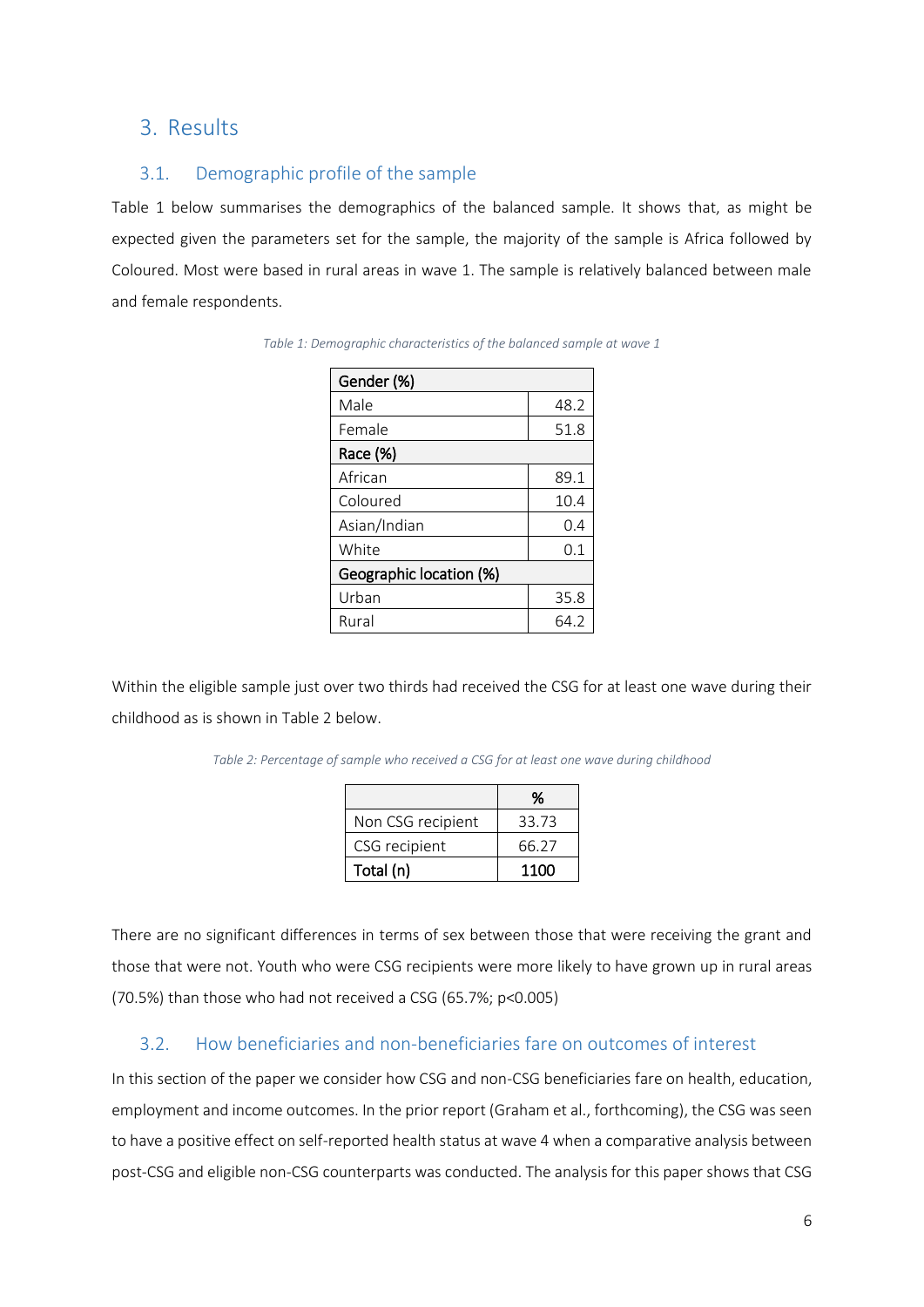beneficiaries were no more or less likely to report better health at wave 5 than their eligible non-CSG counterparts as is shown in Table 3 below.

|           | Non-CSG<br>recipient (%)                             | <b>CSG</b> recipient<br>(%) |
|-----------|------------------------------------------------------|-----------------------------|
| Poor      | 1.2                                                  | 0.6                         |
| Fair      | 1.9                                                  | 3.7                         |
| Good      | 23.0                                                 | 20.4                        |
| Very Good | 28.4                                                 | 32.5                        |
| Excellent | 45.6                                                 | 42.9                        |
| Total     | 261                                                  | 658                         |
|           | $D_{LAPCON}$ $C(1)$ $1/4$ $ A$ $ACDG$ $DD - 0$ $247$ |                             |

*Table 3: Self-reported health status at wave 5 by whether individual received a CSG or not*

PEARSON CHI2(4) =  $4.4626$  PR = 0.347

When considering differences in education over time we see that CSG recipients and non-CSG recipients perform very similarly in years of education until they reach 18 years. Thereafter CSG recipients perform slightly better than non-CSG recipients at both wave 4 (p<0.5) and wave 5 (p<0.5).



*Figure 1: mean years of education over time by whether or not a respondent was a CSG beneficiary* 

An analysis of the mean years of education taken over the full five waves (Table 4 below) shows that CSG beneficiaries do attain marginally more years of education (p<0.005).

*Table 4: Mean years of education over all five waves by receipt of CSG as a child*

|                   | Mean | SD   |      |
|-------------------|------|------|------|
| Non CSG recipient | 8.46 | 3.35 | 1751 |
| CSG recipient     | 8 87 | 3.16 | 3749 |
| ΤΩΤΑΙ             | 8 74 |      | 5500 |

BARTLETT'S TEST FOR EQUAL VARIANCES:  $CHI2(1) = 8.7813$  Prob>chi2 = 0.003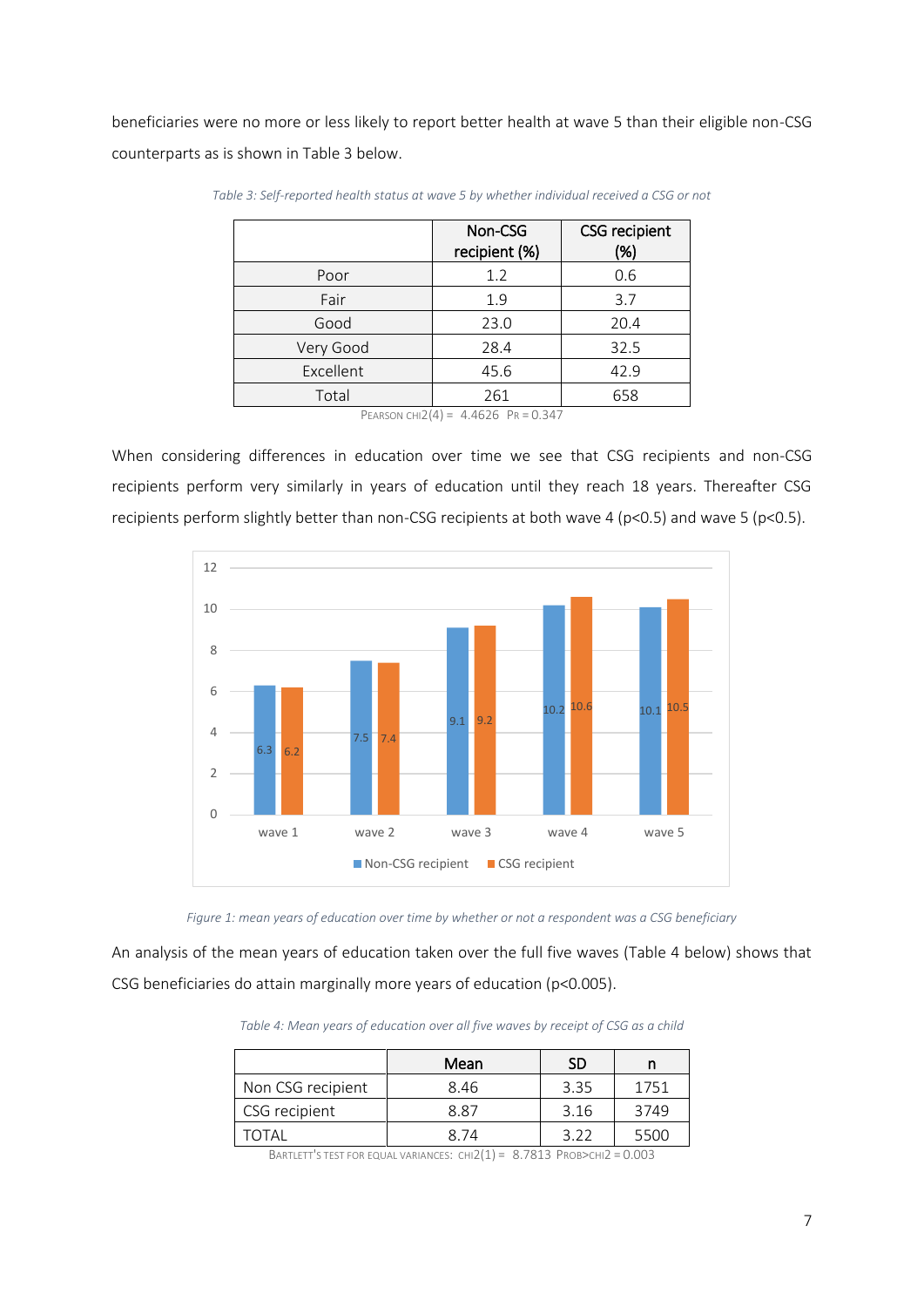While the attainment of more years of education for CSG beneficiaries is encouraging, this does not translate into matric attainment. Across the sample, matric attainment was low (11%) and there were no significant differences in attainment between those who were or were not CSG beneficiaries.

Similarly, there were no statistically significant differences in employment status by wave 5. The majority of the sample was not economically active. Table 5 below shows that CSG recipients were slightly more likely to be unemployed than non-CSG beneficiaries but this was not statistically significant.

|                         | Non-CSG recipient<br>(%) | CSG recipient (%) | <b>TOTAL</b> |
|-------------------------|--------------------------|-------------------|--------------|
| Not economically active | 50.38                    | 50.76             | 50.66        |
| Unemployed              | 22.69                    | 25                | 24.34        |
| Employed                | 26.92                    | 24.24             | 25           |
| n                       | 260                      | 656               | 916          |
|                         | $\sim$ $\sim$ $\sim$     |                   |              |

#### *Table 5: Employment status at wave 5 by receipt of CSG as a child*

PEARSON CHI2(2) =  $0.9496$  PR = 0.622

Further analysis shows that just over 40% of the eligible sample were not in employment, education or training but that there were no significant differences between CSG and non-CSG recipients in this regard.

With regard to income, over the five waves, non-CSG recipients typically live in households where the average monthly per capita income is higher than for CSG recipients. This is depicted in Figure 2 below.



*Figure 2: average per capital household income over time by receipt of CSG as a child*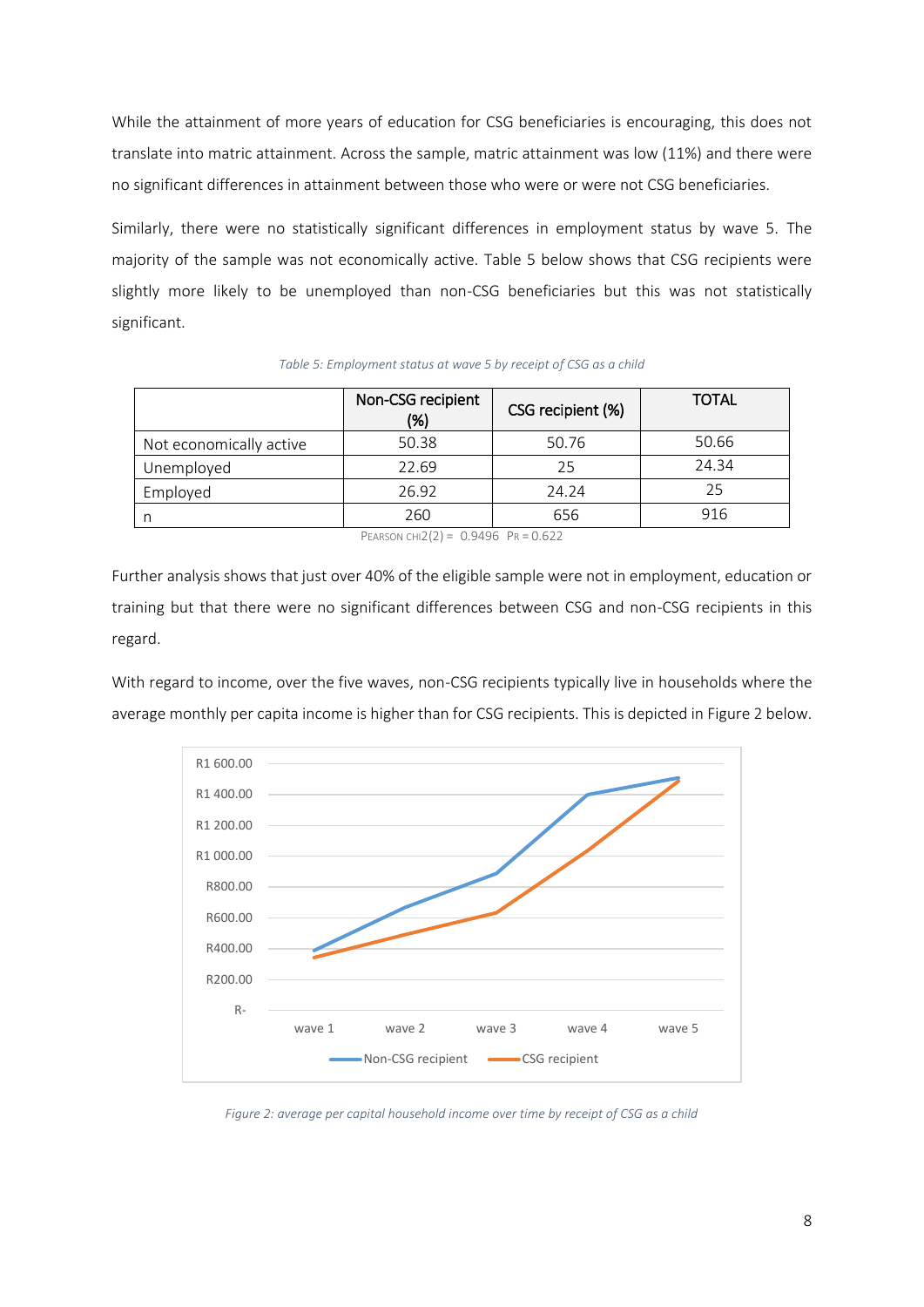What is encouraging is that the gap closes somewhat by wave 5, which is the only wave in which the difference in per capita household income between CSG beneficiaries and non-CSG beneficiaries is not statistically significant.

The above analysis reveals that CSG beneficiaries do slightly better than those who never received a CSG in years of education, and that the income gap between CSG beneficiaries and non-CSG beneficiaries gradually closes over time. However, CSG beneficiaries do no better than their non-CSG counterparts on school completion, employment, and self-reported health status, suggesting that the CSG alone is insufficient to shift outcomes of interest.

Having considered the differences in outcomes between beneficiaries and non-beneficiaries of the CSG, we now turn to consider what factors in the life course of the individuals explain the outcomes.

## 3.3. Health

The POLS and FE models (see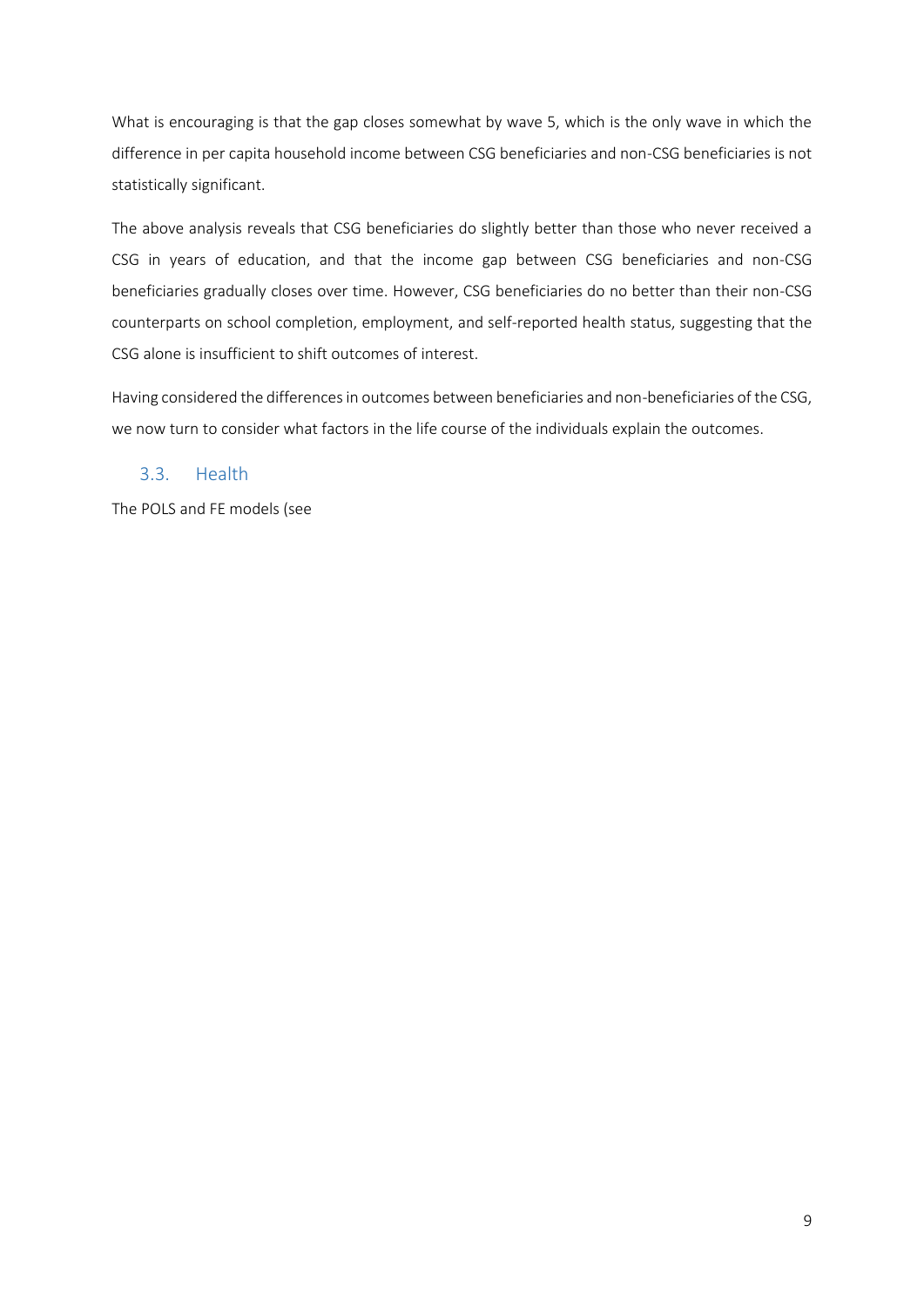[Table 67](#page-9-0)) show that having received a CSG and the length of time that an individual receives a CSG has no effect on self-reported health status later in life.

<span id="page-9-0"></span>Certain demographic factors clearly shape self-reported health status as shown in the POLS model. Males are better off than females (0.0655; p<0.05) and Coloured youth report better health than African youth (0.147; p<0.01).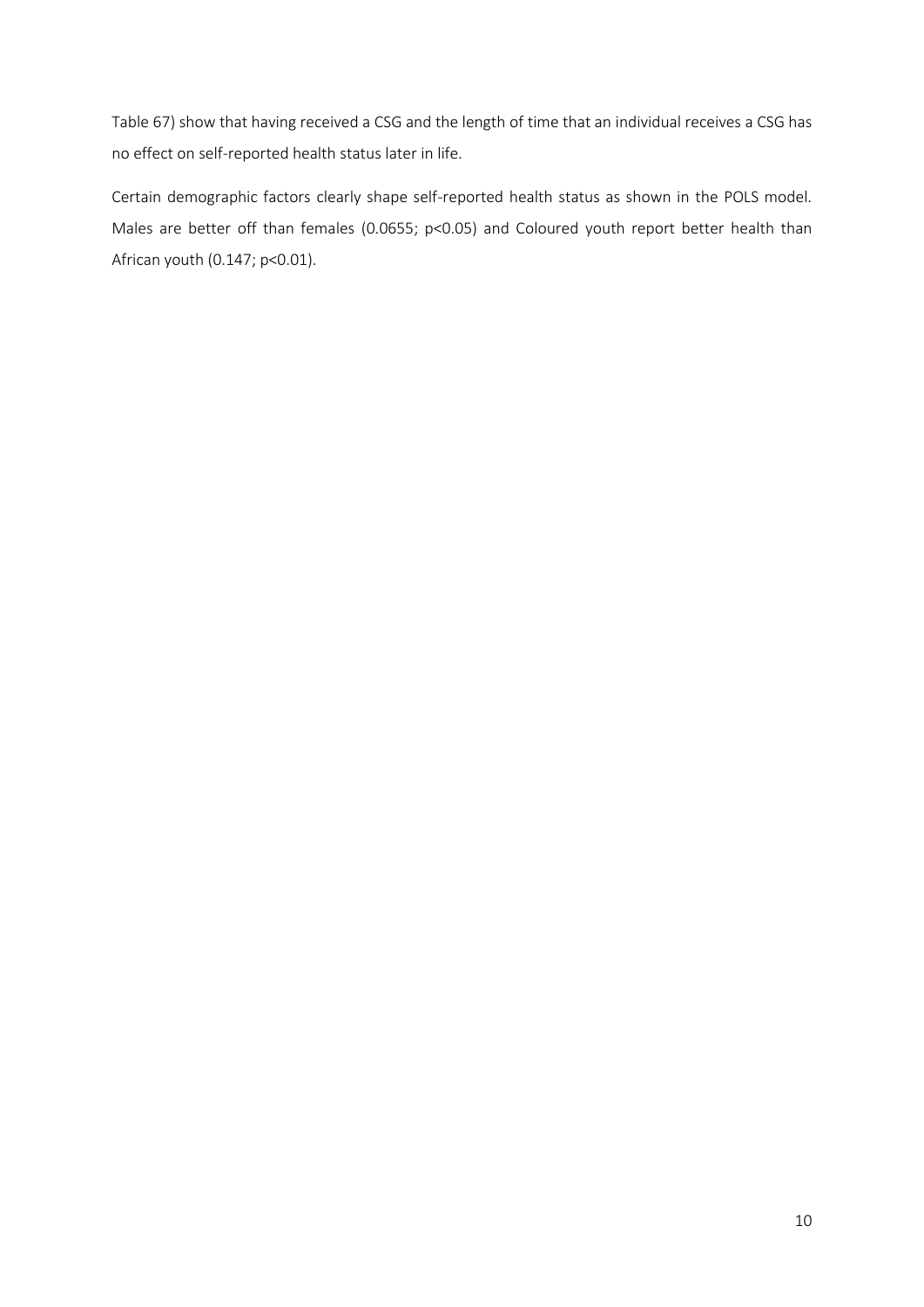|                                       | <b>POLS</b> |           | <b>Fixed Effects</b> |           |
|---------------------------------------|-------------|-----------|----------------------|-----------|
|                                       | Coefficient | <b>SE</b> | Coefficient          | <b>SE</b> |
| Receipt of CSG                        | $-0.0106$   | (0.03)    | $-0.0227$            | (0.03)    |
| Number of waves in receipt of the CSG | 0.0115      | (0.01)    | $\mathbf 0$          | (.)       |
| Reference: wave 1                     | 0           | (.)       | $\overline{0}$       | (.)       |
| wave 2                                | $0.138*$    | (0.07)    | 0.150                | (0.11)    |
| wave 3                                | $-0.225**$  | (0.10)    | $-0.198$             | (0.18)    |
| wave 4                                | $-0.206$    | (0.14)    | $-0.134$             | (0.27)    |
| wave 5                                | $-0.194$    | (0.18)    | $-0.136$             | (0.37)    |
| Age in years                          | $-0.0345$   | (0.10)    | 0.0447               | (0.11)    |
| Age squared                           | 0.000418    | (0.00)    | $-0.00130$           | (0.00)    |
| Reference: Female                     | 0           | (.)       | $\mathbf 0$          | (.)       |
| Male                                  | $0.0655**$  | (0.03)    | $\overline{0}$       | (.)       |
| Reference: African                    | $\mathbf 0$ | (.)       | $\mathbf 0$          | (.)       |
| Coloured                              | $0.147***$  | (0.05)    | $\mathbf 0$          | (.)       |
| Asian/ind                             | 0.0452      | (0.19)    | $\overline{0}$       | (.)       |
| White                                 | $-0.0299$   | (0.62)    | $\mathbf 0$          | (.)       |
| Years of education                    | $0.0682***$ | (0.01)    | $0.0255*$            | (0.01)    |
| Real per capital household income     | 0.0000159   | (0.00)    | 0.00000921           | (0.00)    |
| Mother's level of education           | $-0.00553$  | (0.00)    | $-0.0155***$         | (0.00)    |
| Father's level of education           | 0.00417     | (0.00)    | 0.000419             | (0.00)    |
| Mother's employment status            | $-0.00433$  | (0.04)    | $-0.0185$            | (0.05)    |
| Father's employment status            | $-0.041$    | (0.03)    | 0.0123               | (0.04)    |
| Loss of a job - mother                | 0.0144      | (0.03)    | $\mathbf 0$          | (.)       |
| Loss of a job - father                | $-0.0567**$ | (0.03)    | $\overline{0}$       | (.)       |
| Number of people employed in the hh   | $-0.0228*$  | (0.01)    | $-0.0394**$          | (0.02)    |
| Death of a hh member                  | 0.00962     | (0.04)    | 0.00145              | (0.04)    |
| Reference: Living in traditional area | 0           | (.)       | $\mathbf 0$          | (.)       |
| Living in urban area                  | $-0.0229$   | (0.03)    | 0.0791               | (0.06)    |
| Living in farming area                | 0.0515      | (0.05)    | $-0.0394$            | (0.12)    |
| Moving to another area                | $-0.0253$   | (0.03)    | $-0.142***$          | (0.05)    |
| cons                                  | $4.075***$  | (0.81)    | $3.715***$           | (0.90)    |
| ${\sf N}$                             | 4944        |           | 4944                 |           |
| adj. R-sq                             | 0.031       |           | $-0.254$             |           |

#### *Table 6: Factors affecting self-reported health status over time*

\* P<0.10, \*\* P<0.05, \*\*\* P<0.01, STANDARD ERRORS IN PARENTHESIS

When individual fixed effects are controlled for, an increase in the years of education continues to have a positive effect on self-reported health (0.0255; p<0.1). Surprisingly mother's level of education has a negative effect on self-reported health status for the sample; that is, for every year of additional education the mother has, the 21-22 year old child's self-reported health declines by 0.0155 (p<0.01). This effect might be explained by the increasing importance of an individual's own level of education relative to his/her mother's level of education in explaining health status. However, it is unclear why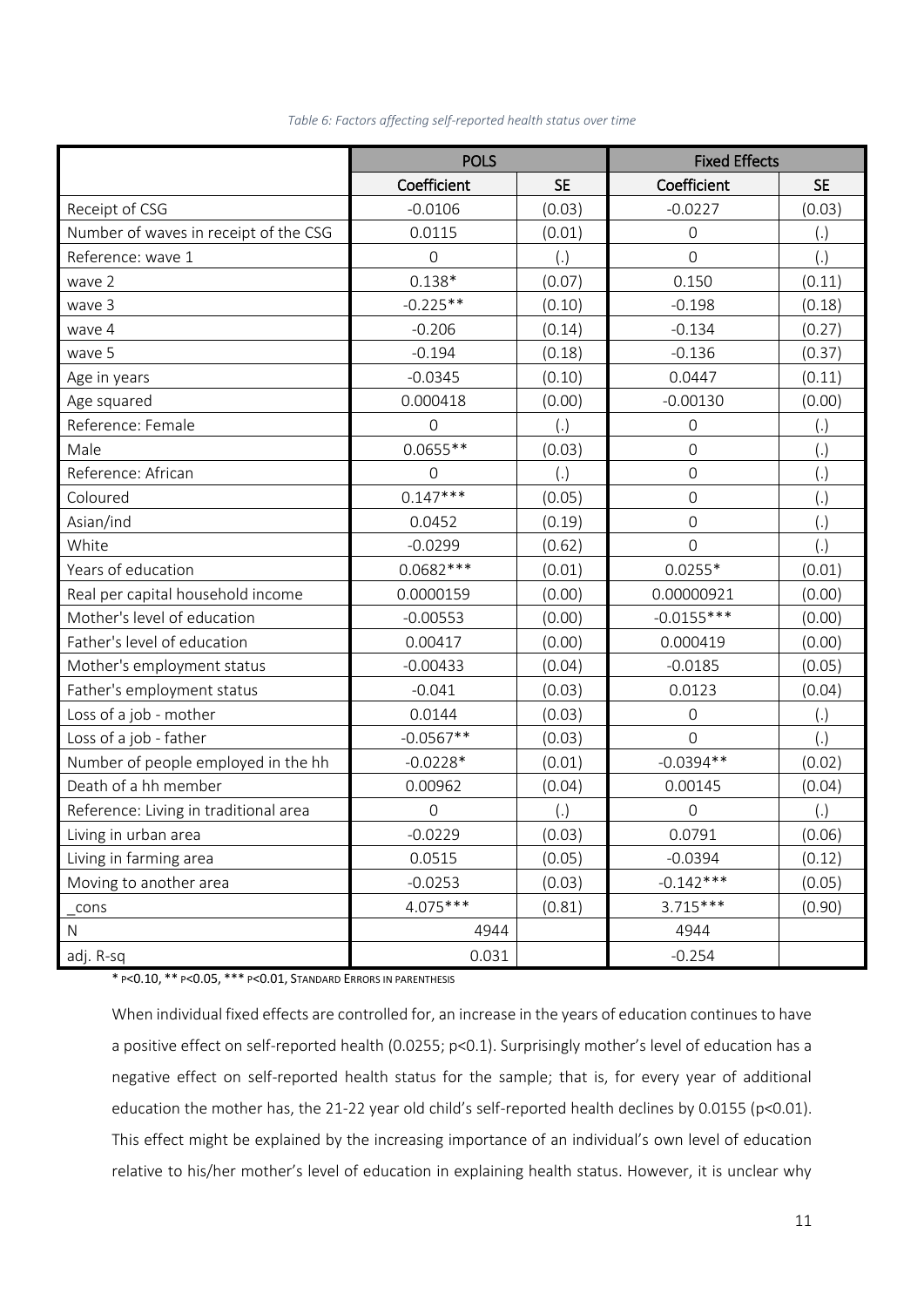mother's level of education would have a negative effect on an individual's health status. Another surprising finding is that the more people in the household that are employed, the poorer the individual's health status (-0.0394; p<0.05). Here the figures are also interesting as in the most households (54%) nobody works. In a further 30.3% of households only one person was working. Moving to another area also has a negative effect on self-reported health status (-0.142; p<0.01).

### 3.4. Education

For education we consider what factors affect the achievement of more years of education over time. The analysis (se[e](#page-12-0)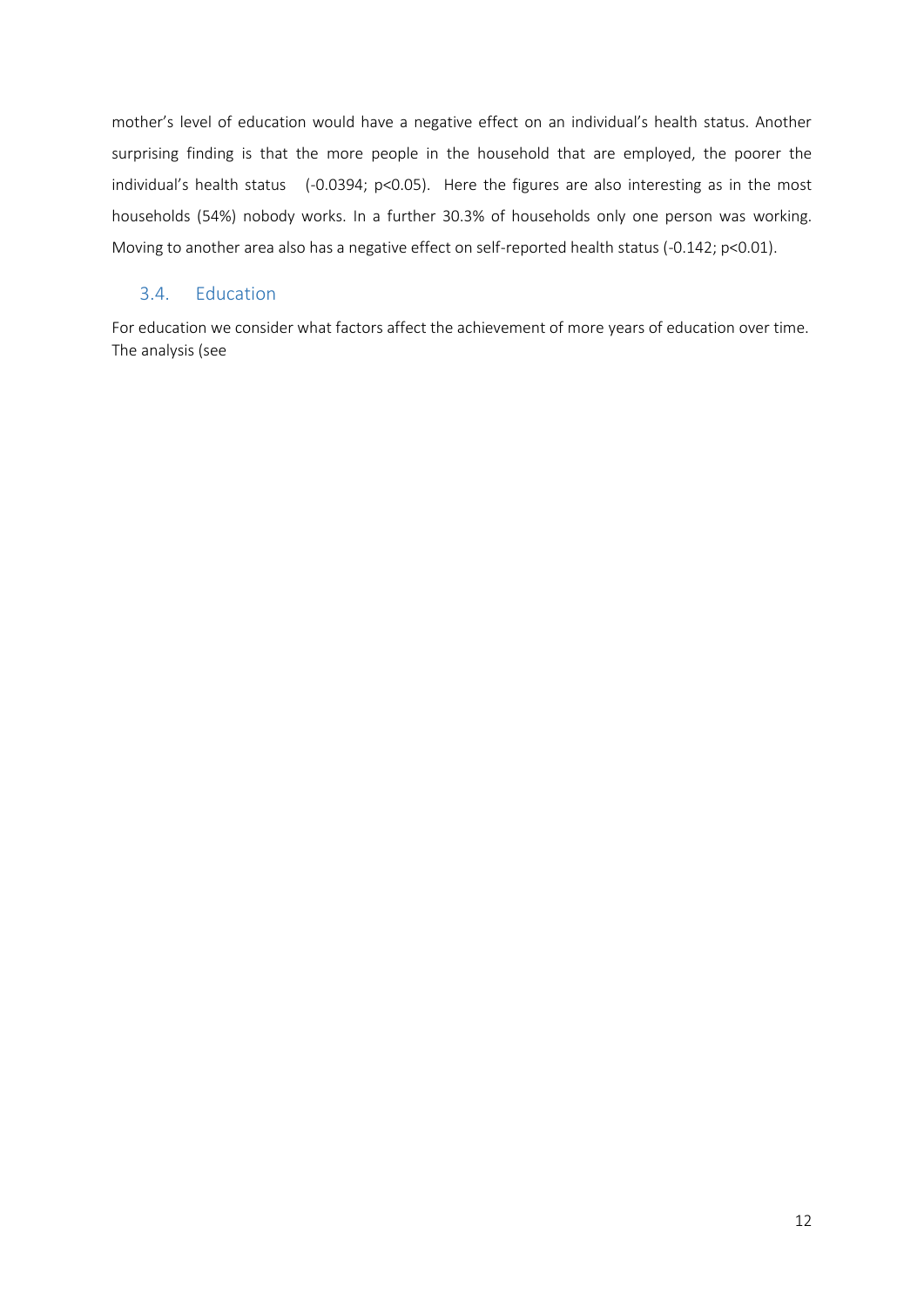[Table 7\)](#page-12-0) shows that having been a CSG beneficiary has a negative effect on the achievement of more years of education (-0.260; p<0.01) and that this effect remains (although it is slightly diminished) even when fixed effects are accounted for (-0.183; p<0.01). Further, the length of time an individual has received the CSG does not affect education outcomes. This finding aligns with the bivariate analysis presented above showing that CSG beneficiaries were no more or less likely than non-CSG beneficiaries to have completed matric by the age of 21-22. It also confirms findings of the earlier study (Graham et al., forthcoming) which showsthat by wave 4, CSG beneficiaries were in fact less likely than their eligible non-CSG counterparts to have achieved matric, which was partly explained by the higher concentration of CSG beneficiaries living in rural areas, where matric completion was substantially lower than for those living in urban areas. In this analysis the same may hold true since CSG beneficiaries were more likely to grow up in rural areas. However, there were no significant differences in the type of school attended (measured as quintile of last school attended) between those who were receiving and not receiving the CSG.

Demographic factors that play a role in the achievement of more years of education are race and sex. Coloured youth have fewer years of education than their African counterparts (-0.257; p<0.01). Although the POLS model also shows White children as having less years of schooling than their African counterparts, this is likely explained by the very small numbers of White youth in the sample. Males have approximately half a year of education less than their female counterparts (p<0.01).

If a mother loses their job, this also has a negative effect on the number of years of education that a young person has achieved. Those whose mother lost a job had fewer years of education than those whose mother had not lost a job (-0.21; p<0.1). As might be expected school quintile plays a significant role in achievement of more years of education. Higher quintiles progressively offer positive effects on educational outcomes. However, when fixed effects are accounted for the influence of school quintile is no longer significant expect for school quintile 5 (which improves years of education by 0.284; p<0.05).

<span id="page-12-0"></span>When fixed effects are accounted for, as might be expected time and age have positive effects on the achievement of more years of education. Death of a household member has a negative effect on years of education. If an individual experienced death of a household member in any of the waves they are likely to have 0.0825 fewer years of education ( $p<0.01$ ). This corroborates qualitative findings of the earlier study, which showed that those who had experienced trauma such as death of a family member, struggled with their schooling.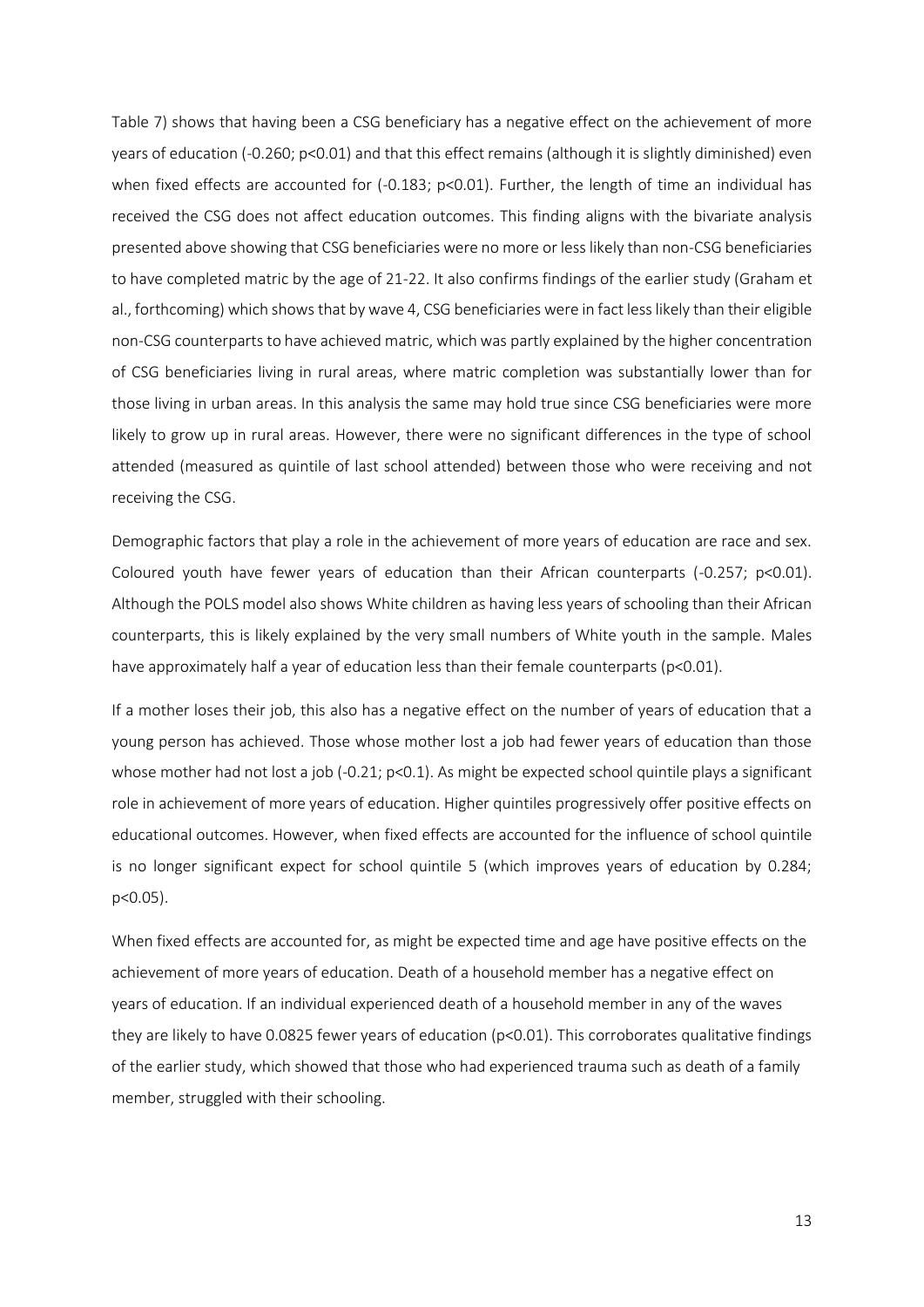|                                       | <b>POLS</b>         |           | <b>Fixed Effects</b> |           |
|---------------------------------------|---------------------|-----------|----------------------|-----------|
|                                       | Coeff               | <b>SE</b> | Coeff                | <b>SE</b> |
| Receiving a CSG as a child            | $-0.260***$         | (0.07)    | $-0.183***$          | (0.04)    |
| Number of waves receiving CSG         | $-0.00441$          | (0.03)    | $\mathsf{O}$         | (.)       |
| Wave 1 (2008)                         | $\mathsf{O}\xspace$ | (.)       | 0                    | (.)       |
| Wave 2 (2010)                         | 0.126               | (0.17)    | $0.762***$           | (0.17)    |
| Wave 3 (2012)                         | $0.603***$          | (0.21)    | $1.763***$           | (0.26)    |
| Wave 4 (2014)                         | $0.997***$          | (0.28)    | $3.104***$           | (0.38)    |
| Wave 5 (2017)                         | $0.909**$           | (0.36)    | 3.792 ***            | (0.49)    |
| Age in years                          | 1.507***            | (0.20)    | $1.474***$           | (0.17)    |
| Age squared                           | $-0.0310***$        | (0.01)    | $-0.0388***$         | (0.00)    |
| Reference: Female                     | $\mathsf{O}$        | (.)       | $\mathsf{O}\xspace$  | (.)       |
| Male                                  | $-0.592***$         | (0.05)    | $\mathsf{O}\xspace$  | (.)       |
| Reference: African                    | $\mathsf{O}\xspace$ | (.)       | $\mathsf{O}\xspace$  | (.)       |
| Coloured                              | $-0.257***$         | (0.10)    | $\boldsymbol{0}$     | (.)       |
| Asian/Indian                          | 0.467               | (0.38)    | $\mathsf{O}\xspace$  | (.)       |
| White                                 | $-3.224**$          | (1.48)    | $\mathsf{O}$         | (.)       |
| Reference: School quintile 1          | $\overline{0}$      | (.)       | $\mathbf 0$          | (.)       |
| School quintile 2                     | 0.061               | (0.06)    | 0.0342               | (0.08)    |
| School quintile 3                     | $0.197***$          | (0.06)    | 0.0354               | (0.09)    |
| School quintile 4                     | $0.447***$          | (0.09)    | 0.115                | (0.10)    |
| School quintile 5                     | $0.625***$          | (0.12)    | $0.284**$            | (0.14)    |
| Self-reported health status           | $0.0958***$         | (0.03)    | 0.00793              | (0.02)    |
| Reference: Living in traditional area | 0                   | (.)       | 0                    | (.)       |
| Living in urban area                  | $-0.00528$          | (0.06)    | $-0.0583$            | (0.09)    |
| Living in farm area                   | $-0.187*$           | (0.10)    | 0.188                | (0.20)    |
| Real household income per capita      | $0.000116***$       | (0.00)    | 0.0000197            | (0.00)    |
| Mother's level of education           | $0.0162**$          | (0.01)    | $-0.00710$           | (0.01)    |
| Father's level of education           | $0.0262***$         | (0.01)    | 0.00183              | (0.00)    |
| Mother's employment status            | $-0.0284$           | (0.08)    | 0.0461               | (0.06)    |
| Father's employment status            | $-0.191***$         | (0.06)    | $-0.0741$            | (0.05)    |
| Loss of job - mother                  | $-0.121*$           | (0.06)    | 0                    | (.)       |
| Loss of job - father                  | 0.0638              | (0.05)    | 0                    | (.)       |
| Death of a hh member                  | $-0.147**$          | (0.07)    | $-0.0825*$           | (0.05)    |
| Migration                             | 0.0409              | (0.06)    | 0.00900              | (0.07)    |
| Number of people in hh employed       | 0.0257              | (0.03)    | $-0.00932$           | (0.02)    |
| cons                                  | $-7.748***$         | (1.58)    | $-5.887***$          | (1.44)    |
| $\mathsf{N}$                          | 3857                |           | 3857                 |           |
| adj. R-sq                             | 0.67                |           | 0.868                |           |

## *Table 7: Factors affecting years of education over time*

\* P<0.10, \*\* P<0.05, \*\*\* P<0.01, STANDARD ERRORS IN PARENTHESIS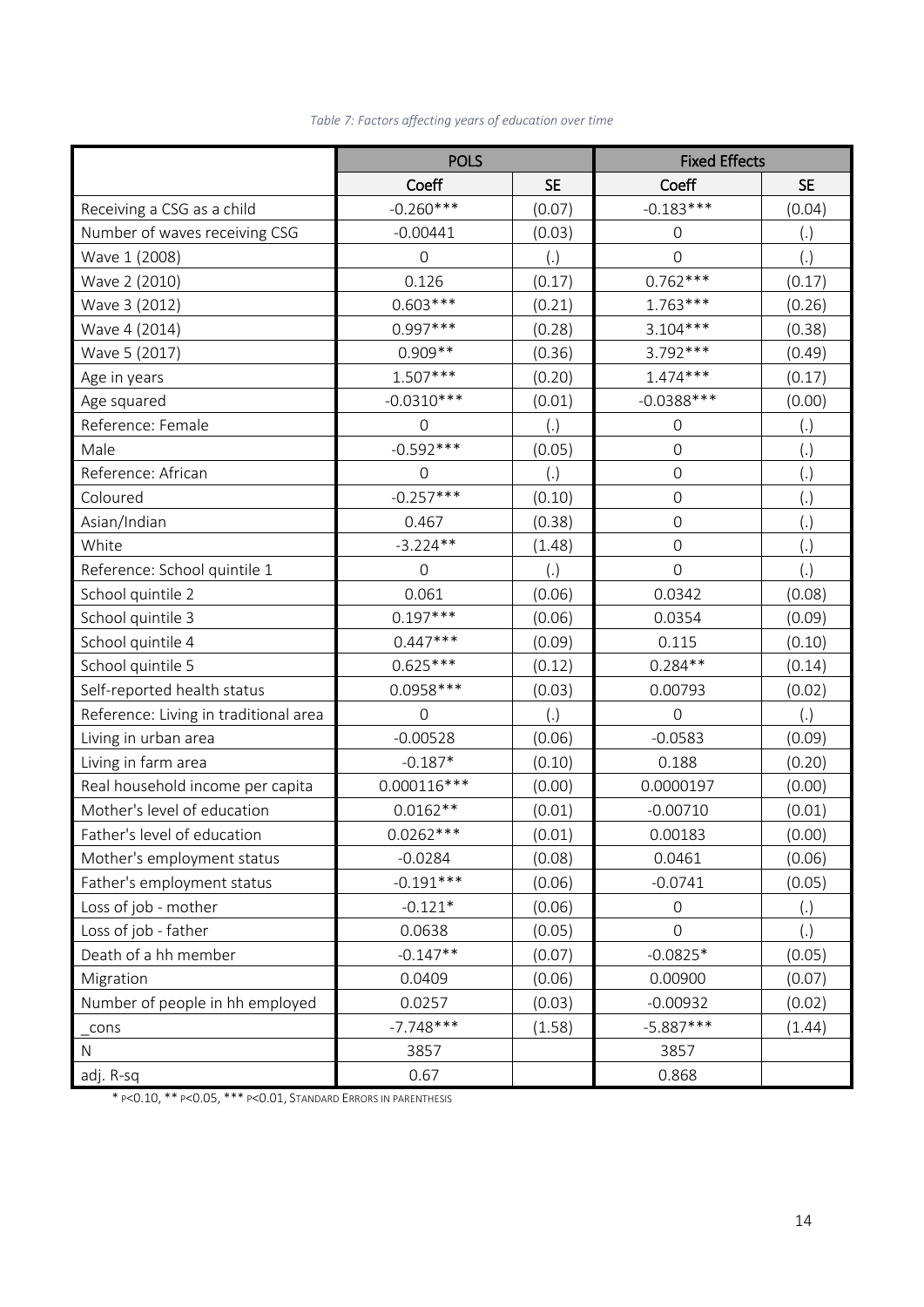#### 3.5. Employment

As was discussed above, CSG beneficiaries are no more or less likely to be employed than their non-CSG counterparts. This is confirmed in the fixed effects logit model, shown in Table 9, which shows that having received a CSG and the length of time that one received a CSG has no effect on being employed.

As might be expected demographic variables continue to have a strong role to play in explaining employment outcomes. Males are 1.18% more likely to be employed that females (p<0.01). Coloured youth are 0.8% more likely to be employed than African youth (0.810; p<0.01).

A range of other variables have an effect on employment outcomes, but lose this influence when individual fixed effects are accounted for. Mother's employment status has a negative effect on the young person's employment status. That is, if the mother is employed, chances of the young person being employed are reduced (-1.684; p<0.05). This may be because young people at the age of 21-22 may still be living at home and being provided for by income from a mother while they seek work or study further. As might be expected, the number of people in the household who are employed has a strong positive effect on employment outcomes (3.357; p<0.01). That is, as the number of people in the household who are employed increases over time, so do the chances of the individual young person being employed improve. This finding is likely the result of the strong reliance on social networks in the labour market in South Africa (Magruder, 2007; Mhlatseni & Rosbape, 2009; Schöer & Leibbrandt, 2006). Those who are living in an urban area are more likely than those living in traditional rural areas to be employed (2.282; p<0.1) as might be expected. This supports other research which shows that moving to an urban area improves the chances of employment for young people (Ranchhod & Mlatsheni 2017). Experiencing the death of a household member at any point in the life course of the individual has a strong negative effect on employment chances (-2.2; p<0.01). This is likely mediated through education. Asshown in the previous section death of a household member has negative effects on years of education and this may then in turn affect employment chances of individuals.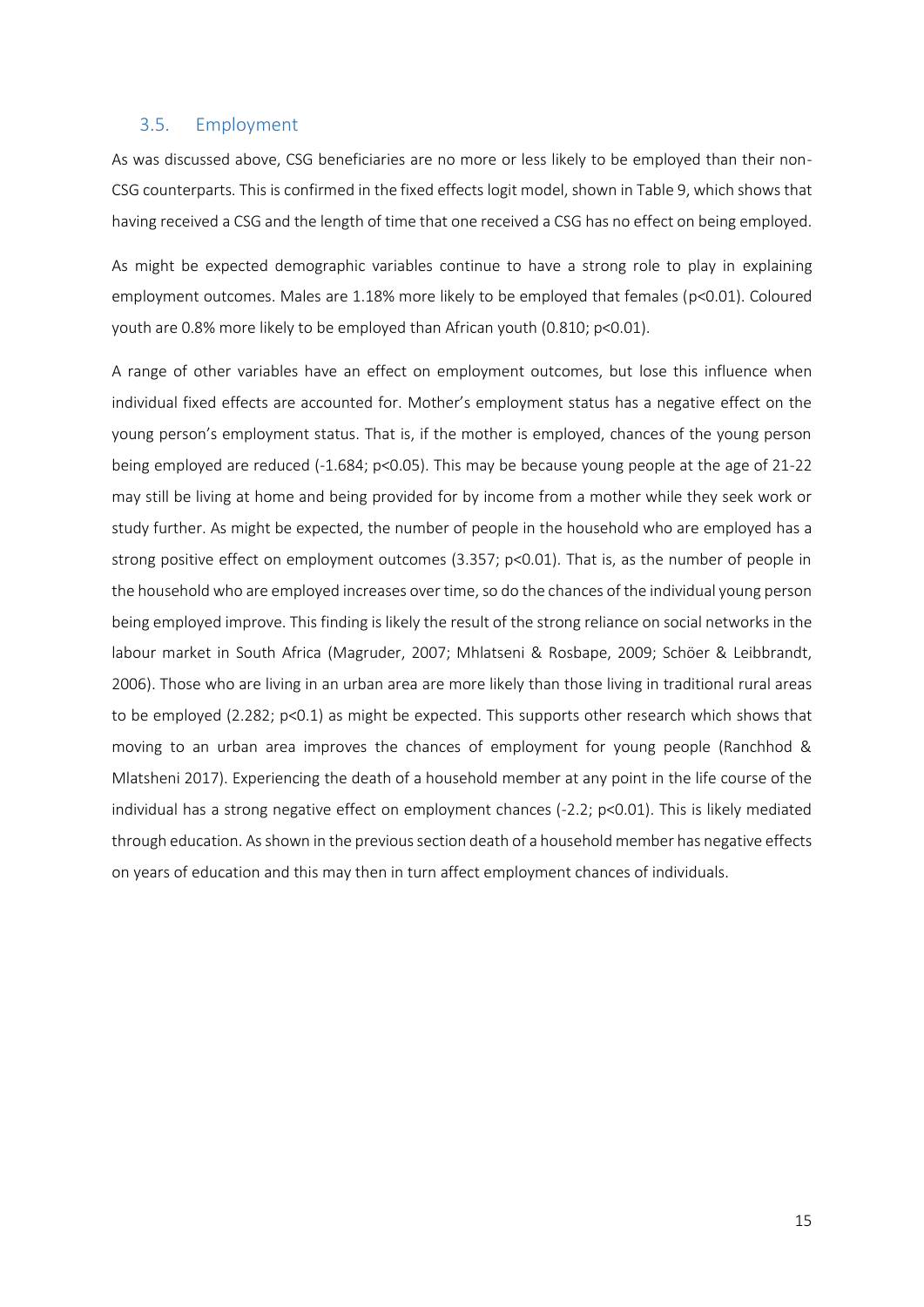|                                 | Logit               |           | <b>Fixed Effects Logit</b> |           |
|---------------------------------|---------------------|-----------|----------------------------|-----------|
|                                 | Coefficient         | <b>SE</b> | Coefficient                | <b>SE</b> |
| Receiving a CSG                 | $0.484**$           | (0.23)    | $-0.0169$                  | (0.59)    |
| Number of years receiving a CSG | 0.0474              | (0.07)    | $\mathsf{O}\xspace$        | (.)       |
| Wave 1                          | $\mathbf 0$         | (.)       | $\mathbf 0$                | (.)       |
| Wave 2                          | $-0.959$            | (1.06)    | 16.39                      | (1631.76) |
| Wave 3                          | $-0.631$            | (0.61)    | 16.77                      | (1631.76) |
| Wave 4                          | $-0.397$            | (0.31)    | 17.91                      | (1631.76) |
| Wave 5                          | $\mathbf 0$         | (.)       | 18.47                      | (1631.76) |
| Age in years                    | $2.744**$           | (1.29)    | 1.919                      | (2.66)    |
| Age squared                     | $-0.0586*$          | (0.03)    | $-0.0353$                  | (0.07)    |
| Male                            | $1.183***$          | (0.16)    | $\mathbf 0$                | (.)       |
| African                         | $\mathbf 0$         | (.)       | $\mathbf 0$                | (.)       |
| Coloured                        | $0.810***$          | (0.21)    | $\overline{0}$             | (.)       |
| Indian/Asian                    | 0.903               | (0.85)    | $\mathbf 0$                | (.)       |
| White                           | $\mathbf 0$         | (.)       | $\mathbf 0$                | (.)       |
| Years of education              | $-0.0972***$        | (0.03)    | $-0.259$                   | (0.16)    |
| Self-reported health status     | $-0.0859$           | (0.07)    | $-0.438**$                 | (0.21)    |
| Real household income per       |                     |           |                            |           |
| capita                          | $0.000159***$       | (0.00)    | 0.000215                   | (0.00)    |
| Mother's level of education     | $-0.0000713$        | (0.02)    | 0.0402                     | (0.07)    |
| Father's level of education     | $-0.0203$           | (0.02)    | $-0.0420$                  | (0.06)    |
| Mother's employment status      | 0.0469              | (0.23)    | $-1.684**$                 | (0.75)    |
| Father's employment status      | $0.368**$           | (0.17)    | 0.490                      | (0.50)    |
| Loss of a job - mother          | 0.254               | (0.19)    | $\mathbf 0$                | (.)       |
| Loss of a job - father          | 0.0814              | (0.15)    | $\mathbf 0$                | (.)       |
| Number of people in the hh      |                     |           |                            |           |
| employed                        | $1.138***$          | (0.07)    | $3.357***$                 | (0.42)    |
| Death of a hh member            | $-0.403*$           | (0.24)    | $-2.200***$                | (0.74)    |
| Living in a traditional area    | $\mathsf{O}\xspace$ | (.)       | $\mathbf 0$                | (.)       |
| Living in an urban area         | $0.634***$          | (0.16)    | $2.282*$                   | (1.29)    |
| Living in a farm area           | $0.822***$          | (0.27)    | $-0.355$                   | (1.50)    |
| Migration                       | $0.827***$          | (0.16)    | 0.418                      | (0.68)    |
| cons                            | $-34.65***$         | (12.82)   |                            |           |
| ${\sf N}$                       | 3680                |           | 1481                       |           |
| adj. R-sq                       |                     |           |                            |           |

*Table 8: Factors affecting employment status over time*

\* P<0.10, \*\* P<0.05, \*\*\* P<0.01, STANDARD ERRORS IN PARENTHESIS

The above analysis therefore shows that while having been a CSG recipient seems to play a role in better employment outcomes, this is likely explained by fixed effects such as race and gender. When fixed effects are accounted for the effect of the CSG on employment is no longer significant. Rather factors such as access to social networks (number of people in the household employed), and living in an urban area have a more prominent role to play in positively influencing employment outcomes.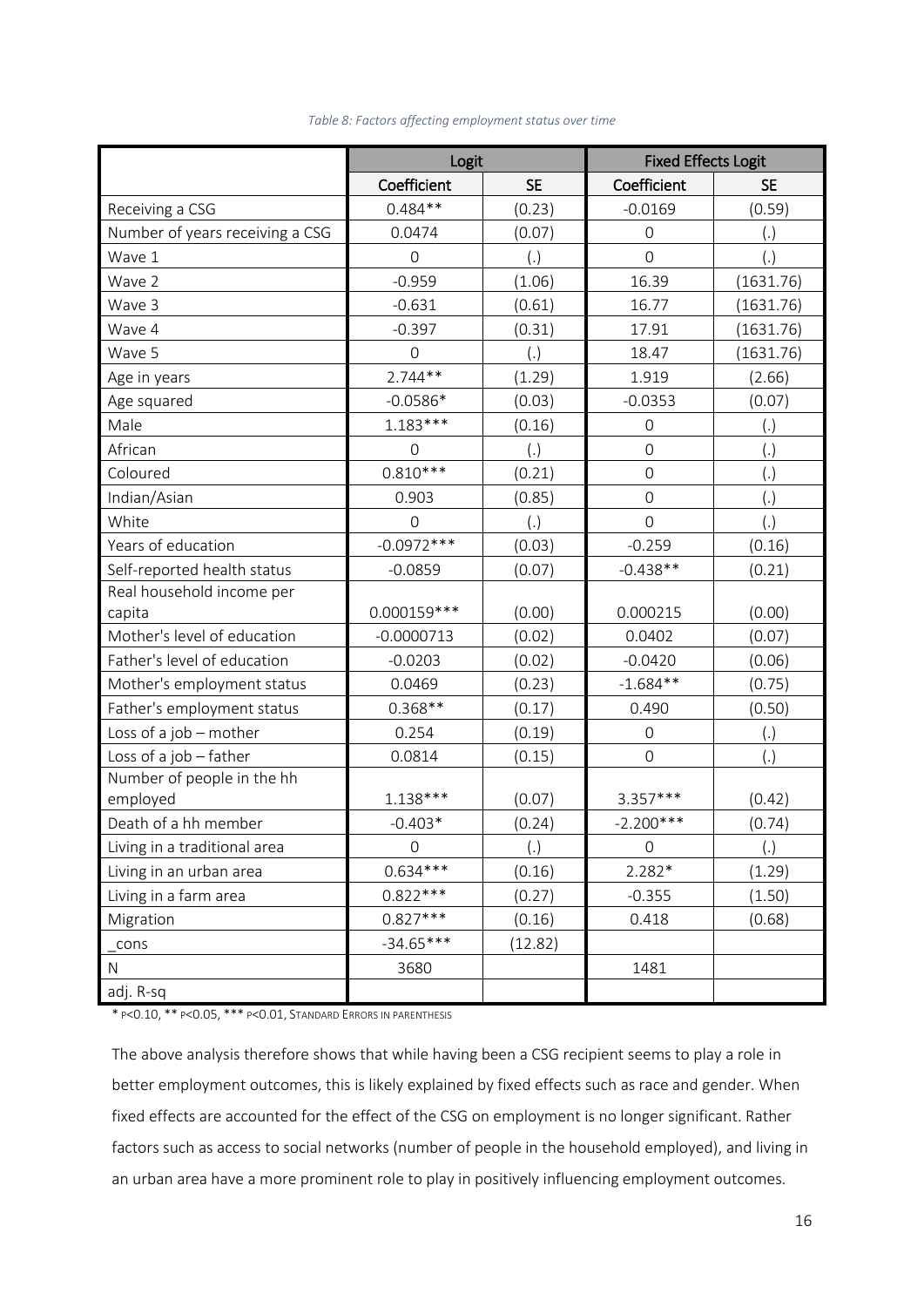#### 3.6. Income

Income is assessed by real per capita household income over time. As mentioned above, CSG beneficiaries were more likely to have lived in slightly lower income households than non-CSG beneficiaries. This is confirmed in the negative coefficients for CSG in the POLS and fixed effects model shown in Table 11 below. However, these effects are not significant, suggesting that other factors play a role in explaining the poorer household income outcome for CSG beneficiaries.

In the POLS model it emerges that sex and school quintile have a significant effect on income. As might be expected males have almost 8% more income than females(0.0787; p<0.01), likely due to the higher likeliness of males being employed as reported above. Although being Indian/Asian emerges as having a significant positive effect on income (0.528; p<0.01), the numbers in the sample of Indian/Asian individuals in the sample is so small that the result is not robust. Having attended a school that is quintile 4 or 5 also has a positive effect on income. Having attended a quintile 4 school places one at 14% income advantage (p<0.01) over those who attended a quintile 1 school; and having attended a quintile 5 school gives one an advantage of 11% higher income than for those who attended a quintile 1 school (p<0.5). However, these differences do not hold once fixed effects are accounted for. If an individual's father loses a job this has a negative effect on income (-0.0757; p<0.01) but strangely a mother losing a job has a positive effect on income (0.0904; p<0.01). The latter may be because mother's are more likely to claim the CSG if income eligible and may become income eligible after losing a job. If there are younger siblings in the household this may explain the positive effect.

Once fixed effects are accounted for. the analysis reveals that the number of people in the household who are employed has a positive effect on income. So, as more people in the household become employed income increases by 20% (p<0.01). This is to be expected since wages are the largest contributor to household income. Living in an urban area means that the individual is likely to earn approximately 75% more (p<0.01), and in a farm area 51% (p<0.01) more than those living in traditional areas. This is likely due to the availability of job opportunities in urban areas and farm areas as compared to traditional areas. Moving from one area to another also has a positive effect on income, with those who migrated earning 18.5% more than those who did not (p<0.01) most likely because people move to find work. As mentioned above, migration to urban areas has a positive effect on employment chances (Ranchhod & Mlatsheni 2017). As might be expected, death of a household member has a negative effect, decreasing per capita household income by 6.5% (p<0.5). This is most likely due to loss of income of the individual who passed away.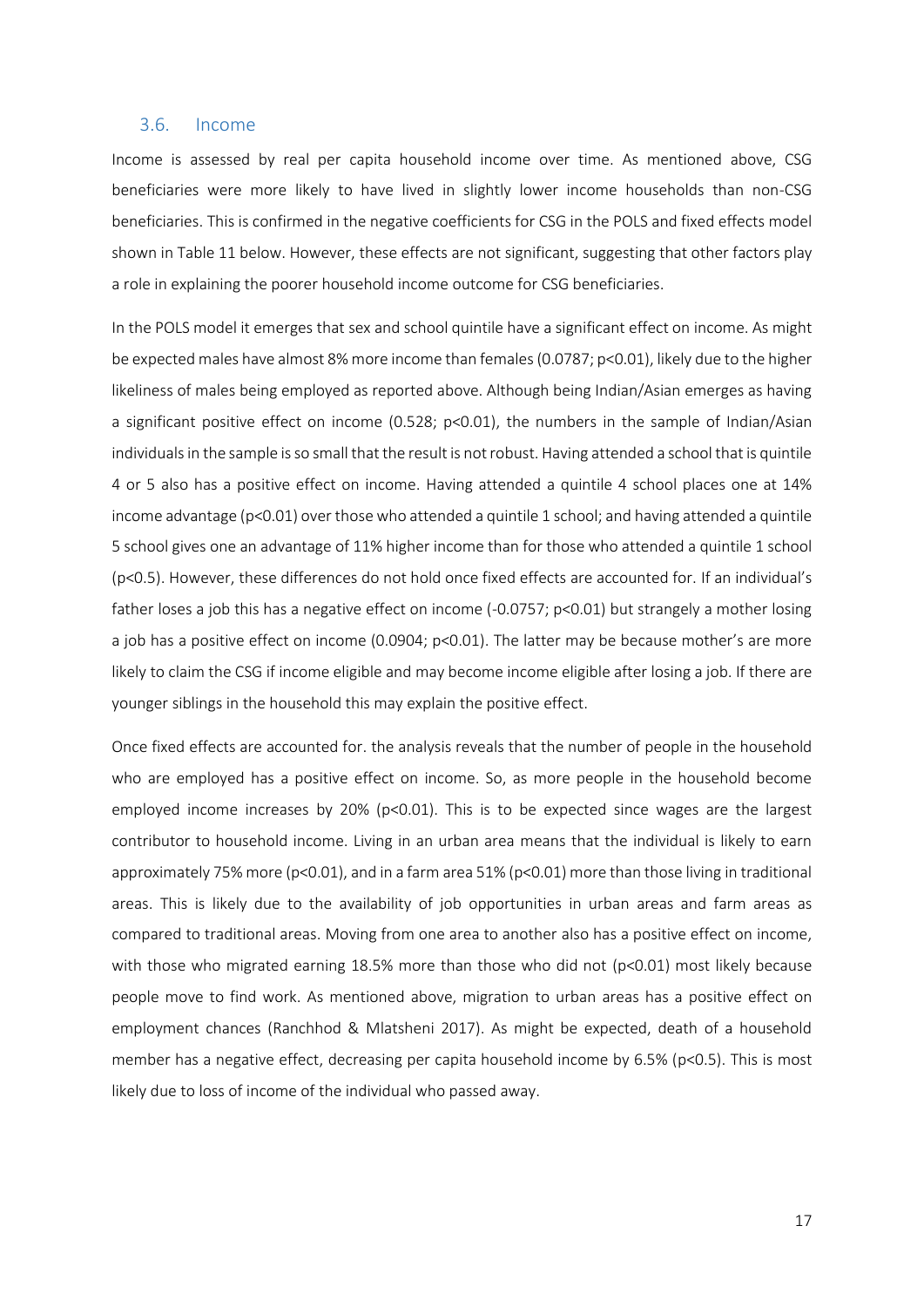|                                 | <b>POLS</b>        |           | <b>Fixed Effects</b> |                    |
|---------------------------------|--------------------|-----------|----------------------|--------------------|
|                                 | <b>Coefficient</b> | <b>SE</b> | <b>Coefficient</b>   | <b>SE</b>          |
| <b>CSG</b> recipient            | $-0.0169$          | (0.03)    | $-0.00329$           | (0.03)             |
| Number of waves receiving CSG   | $-0.0296**$        | (0.01)    | $\boldsymbol{0}$     | $\left( . \right)$ |
| Wave 1                          | $\mathbf 0$        | (.)       | $\mathbf 0$          | (.)                |
| Wave 2                          | 0.111              | (0.08)    | 0.0688               | (0.10)             |
| Wave 3                          | $0.288***$         | (0.10)    | 0.175                | (0.16)             |
| Wave 4                          | $0.494***$         | (0.13)    | 0.302                | (0.24)             |
| Wave 5                          | $0.721***$         | (0.17)    | 0.388                | (0.31)             |
| Age in years                    | 0.0187             | (0.09)    | 0.0937               | (0.09)             |
| Age squared                     | $-0.00165$         | (0.00)    | $-0.00230$           | (0.00)             |
| Male                            | $0.0787***$        | (0.02)    | $\boldsymbol{0}$     | (.)                |
| African                         | $\mathbf 0$        | (.)       | $\mathbf 0$          | (.)                |
| Coloured                        | 0.0365             | (0.05)    | 0                    | (.)                |
| Asian/Ind                       | $0.528***$         | (0.18)    | $\boldsymbol{0}$     | (.)                |
| White                           | 0.443              | (0.70)    | $\mathbf 0$          | (.)                |
| Years of education              | $0.0496***$        | (0.01)    | 0.0124               | (0.01)             |
| School quintile 1               | $\pmb{0}$          | (.)       | $\mathbf 0$          | (.)                |
| School quintile 2               | 0.0308             | (0.03)    | $-0.0416$            | (0.05)             |
| School quintile 3               | $0.0540*$          | (0.03)    | $-0.0409$            | (0.05)             |
| School quintile 4               | $0.145***$         | (0.04)    | 0.0498               | (0.07)             |
| School quintile 5               | $0.110*$           | (0.06)    | 0.0684               | (0.09)             |
| Self-reported health status     | $0.0230*$          | (0.01)    | 0.00825              | (0.01)             |
| Mother's level of education     | $0.0133***$        | (0.00)    | 0.00344              | (0.00)             |
| Father's level of education     | $0.0106***$        | (0.00)    | 0.00249              | (0.00)             |
| Mother's employment status      | $0.0753**$         | (0.04)    | 0.0275               | (0.04)             |
| Father's employment status      | $-0.00764$         | (0.03)    | $-0.00643$           | (0.03)             |
| Loss of job - mother            | $0.0904***$        | (0.03)    | 0                    | (.)                |
| Loss of job - father            | $-0.0757***$       | (0.03)    | 0                    | $\overline{(.)}$   |
| No of people in the hh employed | $0.173***$         | (0.01)    | $0.200***$           | (0.02)             |
| Death of hh member              | $-0.135***$        | (0.03)    | $-0.0658*$           | (0.03)             |
| Living in traditional area      |                    | (.)       | $\boldsymbol{0}$     | (.)                |
| Living in urban area            | $0.385***$         | (0.03)    | $0.752***$           | (0.07)             |
| Living in farm area             | $0.103**$          | (0.05)    | $0.510***$           | (0.12)             |
| Migration                       | $0.190***$         | (0.03)    | $0.185***$           | (0.05)             |
| cons                            | 5.352***           | (0.75)    | 4.746***             | (0.79)             |
| N                               | 3857               |           | 3857                 |                    |
| Adj R sq                        | 0.295              |           | 0.317                |                    |

## *Table 9: Factors affecting income over time*

\* P<0.10, \*\* P<0.05, \*\*\* P<0.01, STANDARD ERRORS IN PARENTHESIS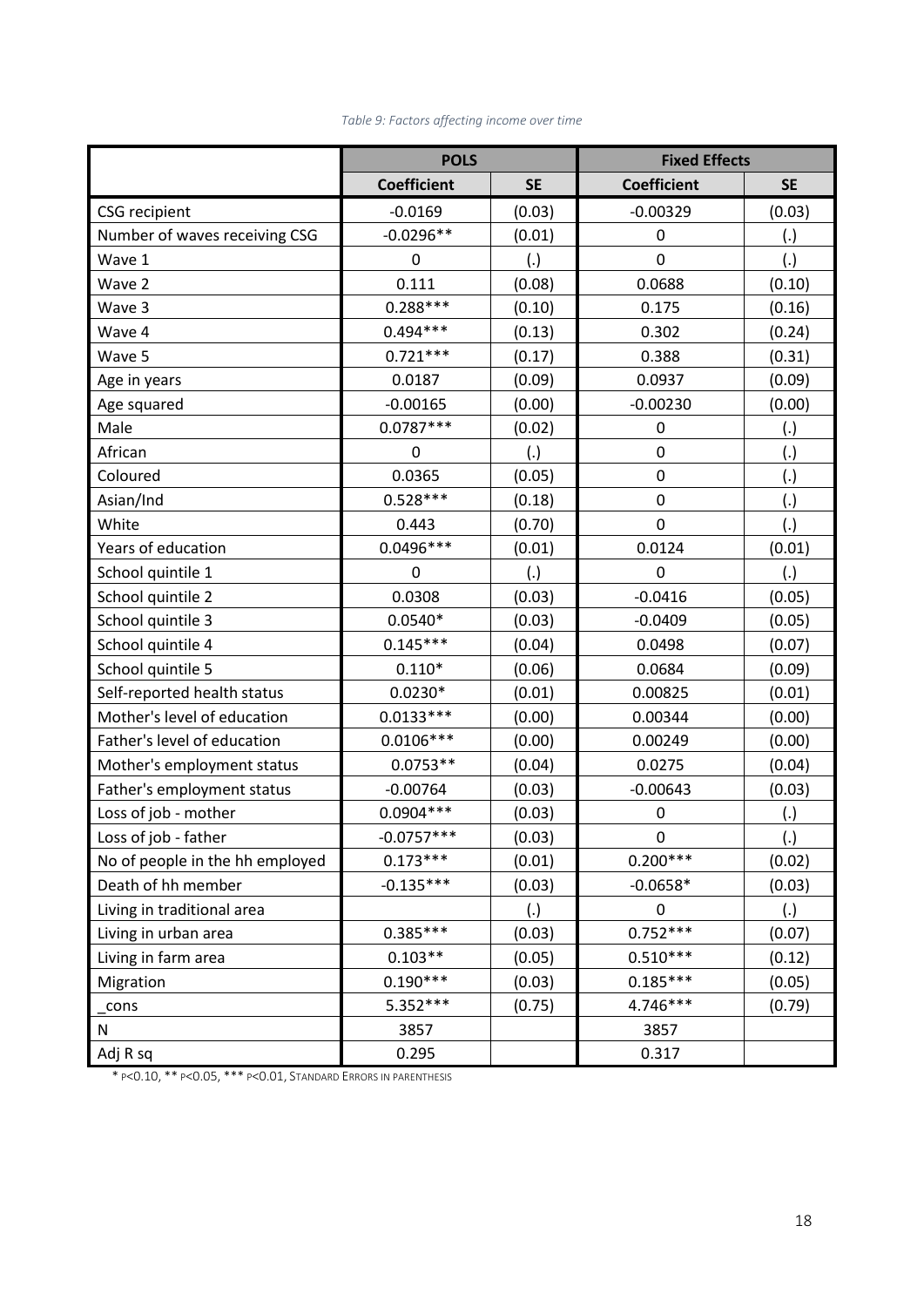## 4. Discussion

The above analysis has shown that while CSG beneficiaries have slightly more years of education than their non-CSG counterparts they perform no better than their non-CSG counterparts on all other outcomes of interest. Further, having received the CSG does not place beneficiaries at an advantage once they are no longer age eligible to receive the grant. In fact on education, it has a negative effect. How do we understand these disappointing outcomes for CSG beneficiaries and what does this mean for how we need to shift policy thinking?

## 4.1. Continued demographic inequalities

What is clear is that demographic variables such as race and gender continue to play a substantial role in explaining the outcomes. The POLS analysis for each outcome shows that African youth fare worse on employment, income and health outcomes and only marginally better on education outcomes than Coloured youth. Female youth are still more vulnerable to lower income and unemployment, although they do better than males on the education outcome. Young people living in rural areas fare worse on all of the outcomes assessed except for self-reported health. These findings demonstrate that inequalities on the basis of race, gender and geographic location remain very stubborn. The CSG as a policy instrument cannot address such inequalities. Rather interventions that specifically address these inequalities need to be considered.

### 4.2. Structural factors that limit the realisation of the demographic dividend

Aside from the demographic variables that shape outcomes, there are also structural features of the economy and the education system that negatively impact on young people's outcomes regardless of whether they were CSG beneficiaries or not. The descriptive statistics presented show for instance that very few young people in the sample had completed matric. Similarly the numbers of those who were employed were very low, and over 40% of the sample were not in employment, education or training. These findings point to: a) the failures of our education system, which leave those from the poorest backgrounds with little human capital in the form of basic education outcomes (numeracy and literacy); and b) to the structural nature of unemployment, which affects young people in particular (De Lannoy, Graham, Leibbrandt & Patel, 2018). While investments in the CSG play a critical role in alleviating the effects of childhood poverty such as poor nutrition, it cannot address challenges in the education system. The failures of the education system seriously undermine the gains of the CSG during childhood. Realising the demographic dividend in South Africa relies on investments in alleviating the effects of childhood poverty but also, critically, in the development of human capital through quality education. As Spaull (2015) argues, currently the education system perpetuates inequality in that it creates a poverty trap for those in the lower quintile schools (where most CSG beneficiaries are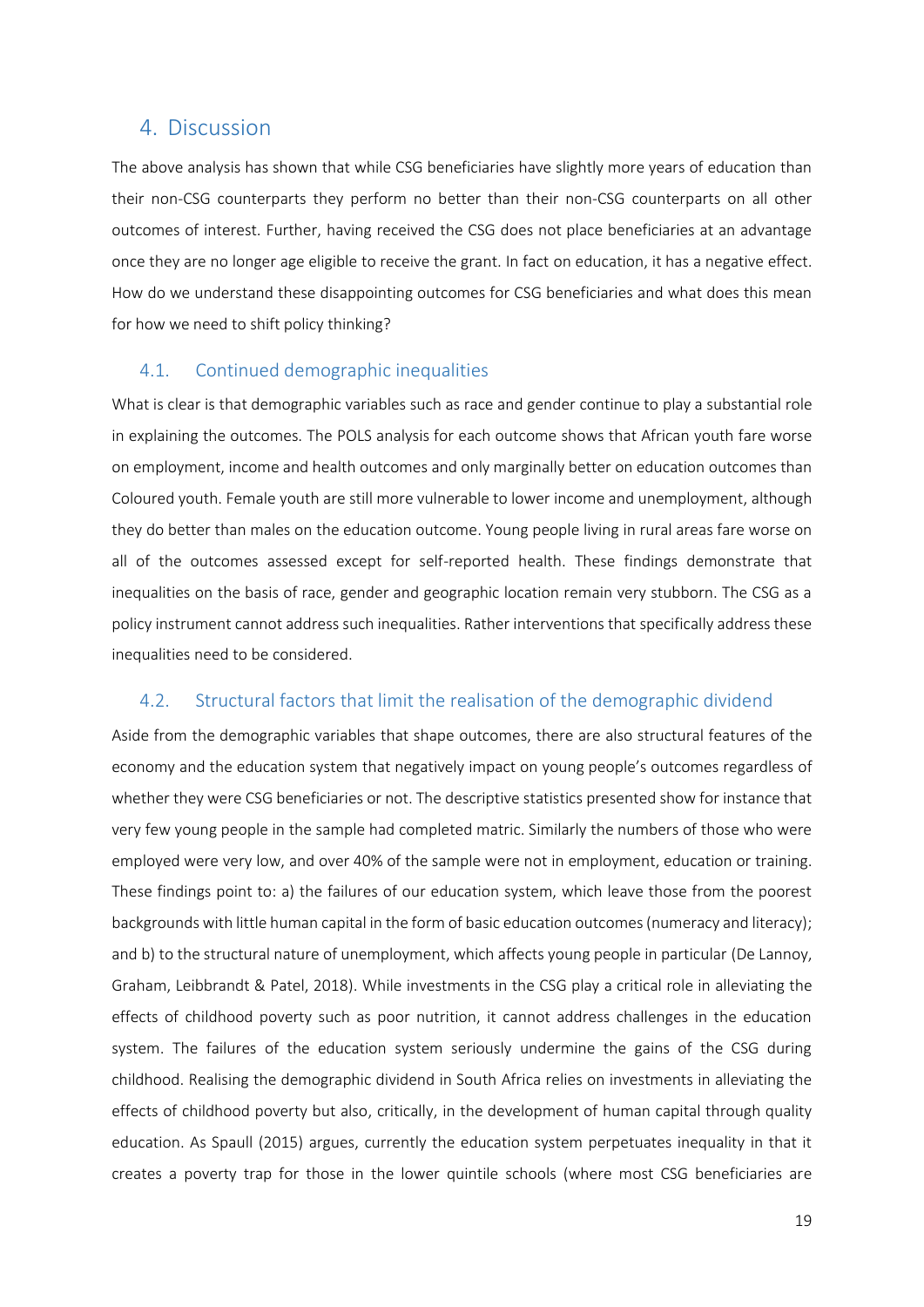educated), ensuring that they exit with low levels of numeracy and literacy, which set them up for unemployment or low wage work. A critical intervention if we are to shift outcomes for poor youth, including those who are CSG beneficiaries, is to address the poor quality of education.

The high numbers of poor youth who remain unemployed or not in education, employment and training is also cause for serious concern. These numbers are driven in part by the structural nature of unemployment, which young people are worst affected by (De Lannoy, Graham, Leibbrandt & Patel, 2018) as well as the limited access to post-secondary education and training pathwaysfor young people once they leave the schooling system, whether prior to or after completing matric (Perold et al., 2012; Branson et al., 2015). These are critical failures to invest in the human capital development of our young population, which seriously undermines our ability to realise a demographic dividend, despite povertyalleviating interventions such as the CSG.

In addition to the role that demographic inequalities and structural features of the education system and labour market, there are a few factors that, over a young person's life course, shape their outcomes. These are discussed alongside recommendations in the following sections.

### 4.3. Factors over the life course affecting outcomes

The fixed effects models point to a few factors that over the life course do shift outcomes. These are important to consider when developing policy or programmatic interventions that can better support young people to achieve positive outcomes.

#### Health

Self-reported health status is positively affected by the individual's years of education, such that as an individual achieves more years of education their self-reported health status improves. This relationship may arise from the fact that schooling is a protective factor for engagement in risk behaviours, particularly for young girls (Pettifor, Levandowski, MacPhail, Padlan, Cohen & Rees, 2008). This effect may be sustained over time.

Factors that negatively affect self-reported health status include mother's level of education, the number of people in the household who are employed and moving from one area to another. Moving may negatively affect health in that moving to a new area may be an economic shock in the initial time period following the move, particularly for young people moving out of their childhood household homes. It could also be associated with the time it takes to access new health services. It is unclear why an increase in the number of people in the household who are employed would have a negative effect on health, except that it is possible that if the individual is unemployed, having more people in the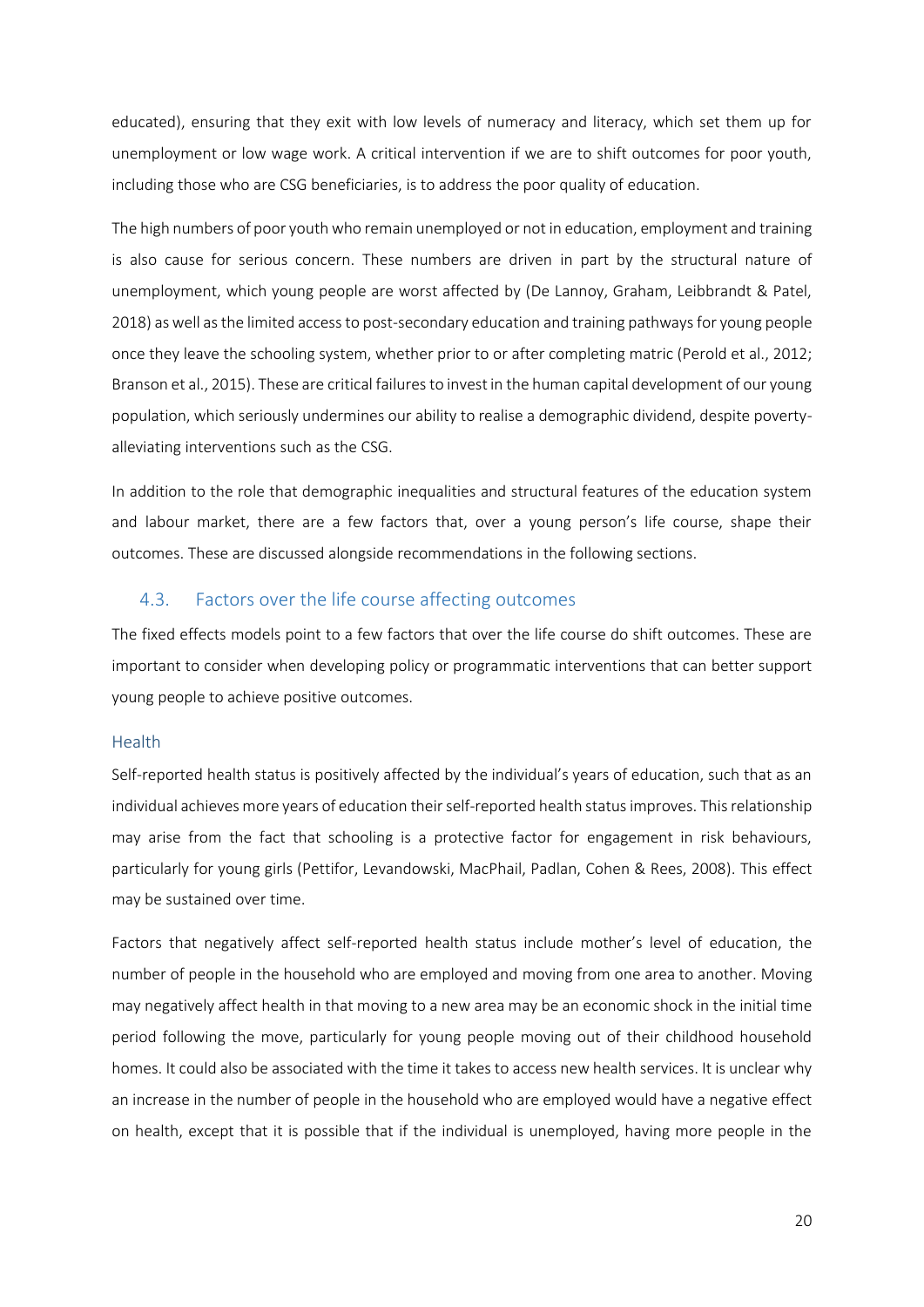household who are employed may affect their mental health (this was not specifically assessed) leading to a poorer self-reported health status. The implications of this are returned to under employment.

#### Education

**.** 

The discussion above pertaining to quality of education is confirmed when considering the fixed effects model on education, which shows that having attended a quintile five school is positively associated with achieving more years of education. Quintile five schools are typically considered to afford children better quality education. This finding shows that when children from poor backgrounds attend a higher quintile school they are at an educational advantage, which demonstrates that investment in ensuring that all children receive quality education is critical to realising the demographic dividend.

Two factors emerged as negatively affecting education. First, having been a CSG recipient surprisingly negatively affects education outcomes. It is not clear why this is the case, except that rural location may play a role (CSG beneficiaries were more likely than non-CSG beneficiaries to live in rural areas). This finding requires further investigation but it does point to the potential for additional services to be targeted at CSG beneficiaries. The fact that CSG beneficiaries are identified in two systems across two departments (The Social Pensions System (SOCPEN) for the Department of Social Development and the Learner Unit Record Information and Tracking System for the Department of Education) places them at a potential advantage, provided such systems are linked in ways that can "flag" children who are at risk of failing, repeating grades, or dropping out of school and link them to welfare and education services to support them to stay in school. Partnerships between the Department of Social Development and the Department of Basic Education, as well as between schools and local welfare and support services, are critical to ensuring holistic support to youth who are struggling at school. In addition, linking government data systems could ensure that CSG beneficiaries who are progressing through school could automatically be linked to the National Student Financial Aid Scheme without having to be assessed on the basis of means before qualifying for the financial support to continue their studies<sup>2</sup>.

Death of a household member also negatively impacts on educational outcomes. This is a finding that was also observed in the prior report (Graham et al. forthcoming). Qualitative evidence from that report shows how death of a household member negatively affected the individual's ability to perform well in examinations, and led to disruptions in care arrangements and movements between schools. All of the respondents in that study indicated that they had not accessed mental health support services at the time of experiencing the trauma. Early intervention by local social workers to provide support at times of trauma such as death of a household member, track the implications of the death for the children,

<sup>&</sup>lt;sup>2</sup> DSD recently announced that it has begun to do this with the Department of Higher Education and Training and the National Student Financial Aid Scheme.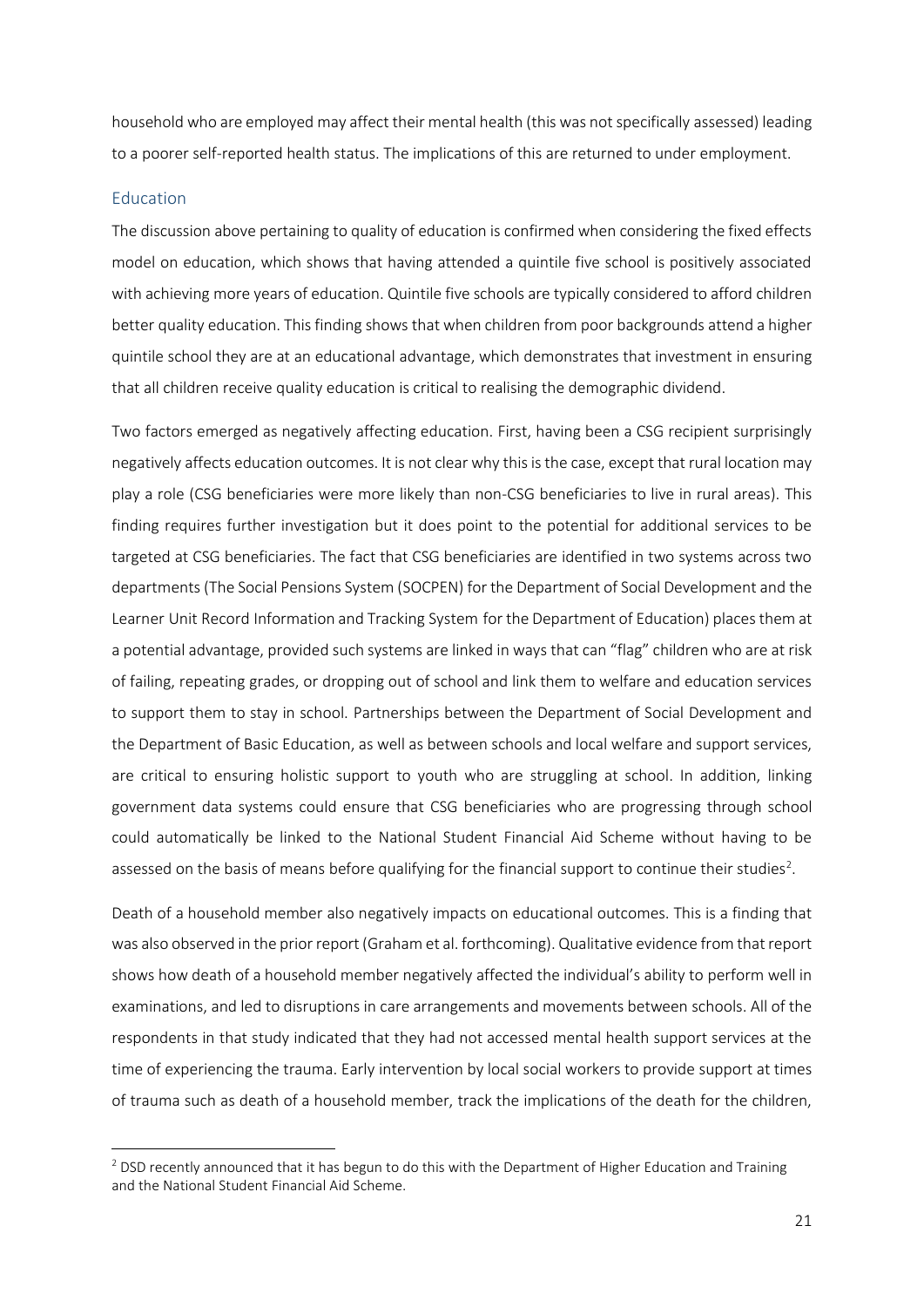and ensuring that children and family members have access to local mental health services emerge as critical welfare services that can mitigate some of the negative effects of death in the household. Where children are CSG beneficiaries there could be data systems, drawing on the SOCPEN database, that effectively allow children at risk to be quickly identified (particularly where the caregiver receiving the CSG on behalf of the child dies) and appropriately supported with services.

#### Employment

As might be expected death of a household member negatively affects employment status. The reasons for this may be that the pathway operates through education (the same relationship exists for educational outcomes). Thus, if an individual experiences the loss of a household member during childhood it may negatively affect educational outcomes, which in turn negatively affects employment. The importance of welfare services and accessible mental health support again emerges as an important intervention. Alternatively an individual could experience this loss later in life (as an adult), and in this case the loss may mean that an employed person in the household passes away, limiting the social capital that the individual has access to in order to find work.

The latter point is borne out by the finding that employment outcomes are positively affected by the number of people in the household who are employed, that is as more people in the household become employed the probability of the individual finding work increases. This is most likely because of the important role that social networks play in finding work in South Africa (Magruder, 2007; Mhlatseni & Rosbape, 2002; Schöer & Leibbrandt, 2006). Young people who live in households where nobody is employed are far more likely to be unemployed themselves (Statistics South Africa, 2015). Over one half of the eligible sample in this study lived in households where nobody was employed. The importance of these close networks of employed people is therefore critical. Social networks stand in for a lack of information about and connection to the labour market. If we are to better facilitate access to the labour market for young people with limited social networks then access to information about the labour market is critical. South Africa currently invests very little in employment support (Bhorat, 2012), and where there is employment support this is often not tailored to the needs of first time work seekers.

There is some evidence to show that work place intermediaries or organisations offering employment support can "stand in" for a lack of such social capital provided they are easily accessible (Dieltiens, 2015; Graham et al., 2016). Employment support is a relatively low cost intervention that can leverage existing infrastructure to roll out, and which can ensure young people who do not have access to household networks of employment connections can still better navigate their way into the labour market.

22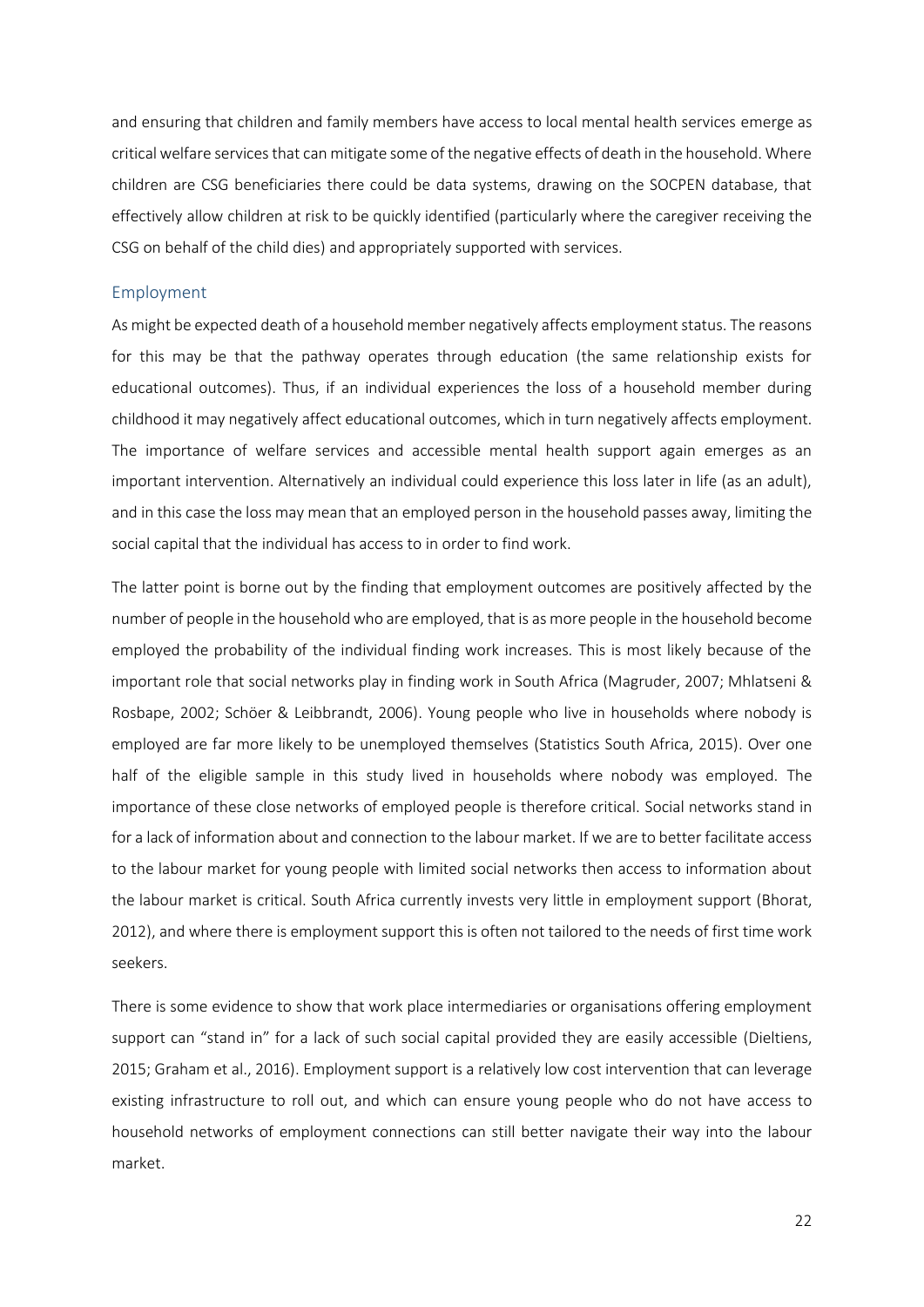#### Income

Income is closely associated with employment. Thus, in the same way that having more people in the household employed positively impacts on employment, so too does it positively affect income. This may seem obvious since more wages coming into household would increase income in the household but it does reiterate that cash transfers alone are not sufficient to lift households out of poverty. Wages remain the most significant contributor to alleviating poverty and thus the importance of ensuring greater employment is critical. Income is also positively affected by moving from one are to another. Although the nature of that movement was not explored in this study, it is likely that people are moving for employment, which explains the positive income outcomes. This is supported by research that shows that when young people migrate to urban areas they are more likely to find work (Ranchhod & Mlatsheni, 2017). This finding points to the need to invest in rural livelihoods and rural development strategies to ensure that young people can find work meaningful work regardless of whether they migrate or not.

## 5. Conclusion

Previous research has shown the myriad ways that the CSG contributes to alleviating the effects of childhood poverty. In this paper we sought to understand whether these positive effects translate into longer-term outcomes by asking the questions:

- What effect does the CSG have on education, health, employment, and income outcomes later in life?
- What factors in the life course of an individual shape these outcomes?

The findings show that while the CSG has positive effects during childhood these do not translate into positive effects later in life. For health, employment and income, having been a CSG beneficiary plays no role; and having been a CSG beneficiary impacts negatively on education outcomes. Structural features of the education system and labour market continue to undermine the potential for young people from poor backgrounds to achieve positive outcomes, and long-standing inequalities on the basis of race, gender and geographic location continue to play out. Other factors over the life course of individuals also play a role in shaping the outcomes of interest and these point to the need for investments in support services that could complement cash transfers. Three examples emerged from the findings. The first is investments in early identification of children experiencing death in the household (particularly where that death is of the caregiver) and intervening early to ensure that they are appropriately supported through school and in accessing mental health services. The second is investment in employment support, which would overcome the challenge of limited social networks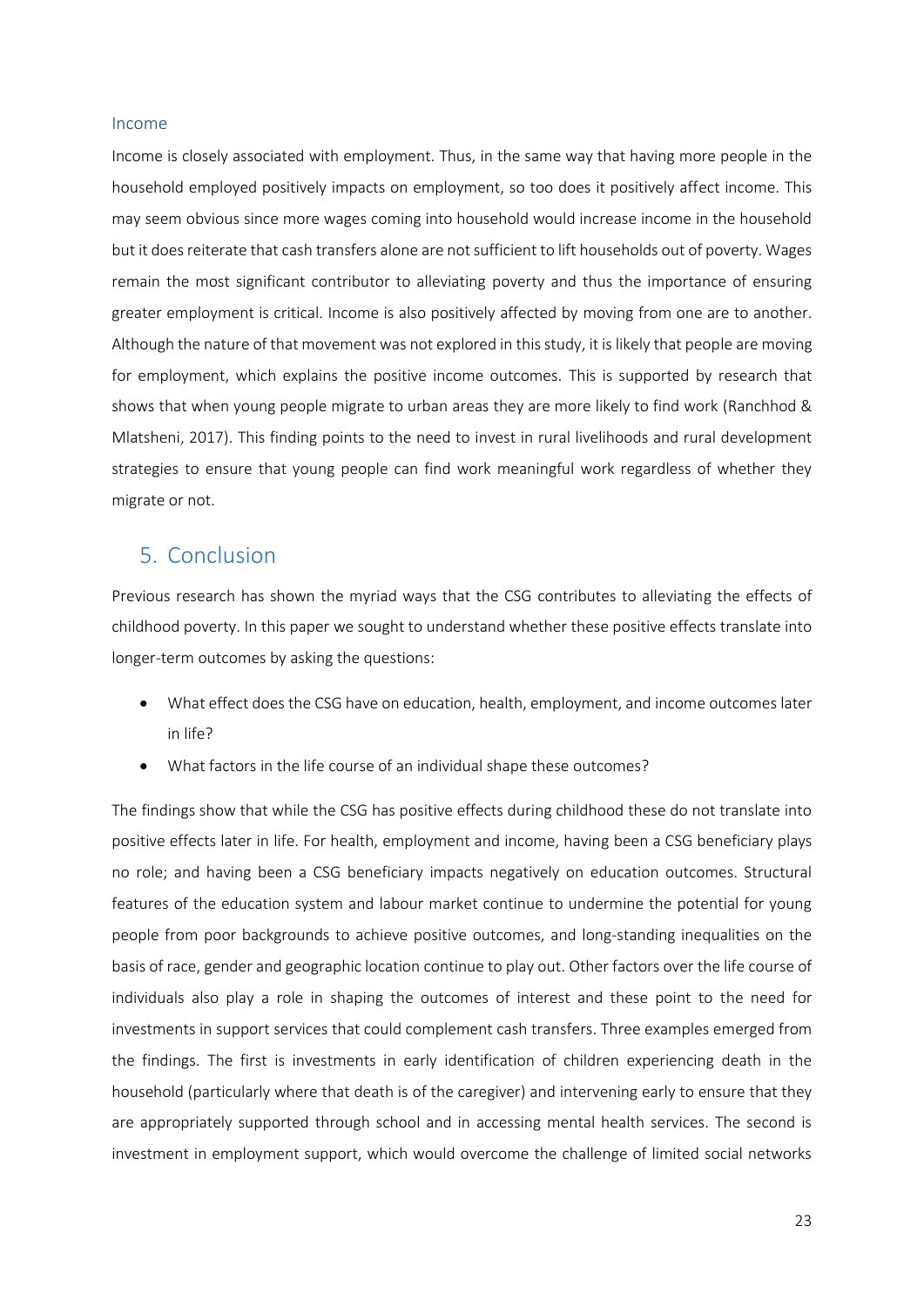that so many young people face when trying to secure work. The third is ensuring that CSG beneficiaries are identified when at risk of failing or repeating grades and appropriately supported to stay in school; and that they are linked to the National Student Financial Aid Scheme automatically upon completing matric.

In sum, the lack of additional welfare, educational, and employment support services, alongside the poor quality of education that most poor youth are exposed to significantly undermines the gains that the CSG affords to children during childhood and means that these gains are not sustained in the longer term. The CSG alone does not have the potential to enable young people to "graduate" from poverty. The recommendations arising from this research point to the need for significant investments of political will in ensuring that human capital development is prioritised for youth (through the education system) and that cash transfers are complemented by other services that can provide the additional support that poor youth need to more positively transition into adulthood.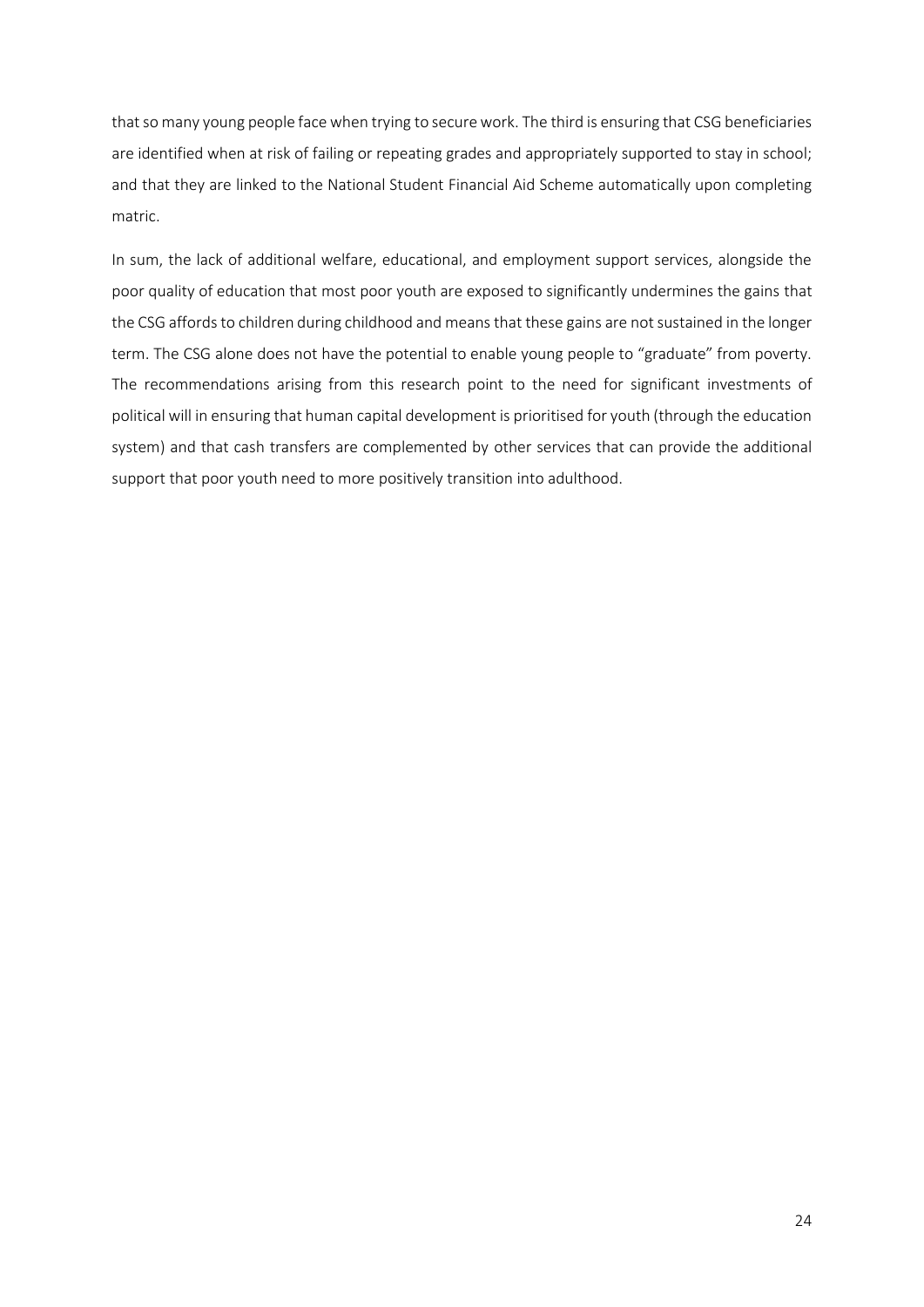## References

- Aguero, J., Carter, M., & Woolard, I. (2006). *The Impact of Unconditional Cash Transfers on Nutrition: The South African Child Support Grant* (Working Paper No. 06/08). Cape Town: SALDRU, University of Cape Town.
- Baird, S., Ferreira, F., Ozler, B., & Woolcock, M. (2013). *Relative effectiveness of conditional and unconditional cash transfers for schooling outcomes in developing countries: A systematic review* (Campbell Systematic Reviews). Oslo: Campbell Collaboration. Retrieved from https://www.campbellcollaboration.org/library/effectiveness-of-cash-transfers-for-schoolingoutcomes.html
- Bhorat, H. (2012). *A Nation in Search of Jobs: Six Possible Policy suggestions for Employment Creation in South Africa*. Cape Town: Development Policy Research Unit, University of Cape Town.
- Branson, N., Hofmeyr, C., Needham, S & Papier, J. (2015). Post-school education: Broadening alternative pathways from school to work. In A. De Lannoy, S. Swartz, L. Lake, & C. Smith (Eds.), *The South African Child Gauge 2015*. Cape Town: Children's Institute.
- Case, A., Hosegood, V., & Lund, F. (2005). The reach and impact of Child Support Grants: evidence from KwaZulu-Natal. *Development Southern Africa*, *22*(4), 467–482. https://doi.org/10.1080/03768350500322925
- Cluver, L., Boyes, M., Orkin, M., Pantelic, M., Molwena, T., & Sherr, L. (2013). Child-focused state cash transfers and adolescent risk of HIV infection in South Africa: a propensity-score-matched casecontrol study. *The Lancet Global Health*, *1*(6), e362–e370. http://dx.doi.org/10.1016/S2214- 109X(13)70115-3
- Coetzee, M. (2014). *Do poor children really benefit from the child support grant*. Econ3x3. Retrieved from

http://www.econ3x3.org/sites/default/files/articles/Coetzee%202014%20Child%20grant%20FI NAL.pdf

- De Lannoy, A., Graham, L., Leibbrandt, m & Patel, L. (2018). *What drives youth unemployment and what interventions help? A systematic overview of the evidence.* REDI 3X3, www.redi3x3.org.za and Johannesburg: Centre for Social Development in Africa, University of Johannesburg.
- Delany, A., Ismail, Z., Graham, L., & Ramkissoon, Y. (2008). *Review of the Child Support Grant: Uses, Implementation and Obstacles* (Research report for the DSD, UNICEF and SASSA). Johannesburg: Community Agency for Social Enquiry.
- Dieltiens, V. (2015). *A foot in the door: are NGOs effective as workplace intermediaries in the youth labour market?* Retrieved September 13, 2016, from http://www.econ3x3.org/article/footdoor-are-ngos-effective-workplace-intermediaries-youth-labour-market
- DSD, SASSA, & UNICEF. (2012). *The South African Child Support Grant Impact Assessment: Evidence from a survey of children, adolescents and their households* (Research Report). Pretoria: DSD, SASSA, UNICEF.
- Ferrer-i-Carbonell, A. and Frijters, P. (2004). How IMportant is Methodology for the estimates of the determinants of Happiness? *The Economic Journal.* 114(497): 641-659.
- Frame, E., De Lannoy, A., Koka, P., & Leibbrandt, M. (2016). *Multidimensional Youth Poverty: Estimating the Youth MPI in South Africa at ward level.* (Working Paper No. 189). Cape Town: SALDRU, University of Cape Town.
- Graham, L., Makiwane, M., Stuart, L. & Williams, L. (forthcoming). A situational analysis of post-Child Support Grant beneficiaries. Johannesburg: Centre for Social Development in Africa, University of Johannesburg.
- Graham, L., Patel, L., Chowa, G., Masa, R., Khan, Z., Williams, L., & Mthembu, S. (2016). *Youth assets for employability: An evaluation of youth employability interventions*. Johannesburg: Centre for Social Development in Africa, University of Johannesburg.
- Lin, J. Y. (2012). *Youth Bulge: A Demographic Dividend or a Demographic Bomb in Developing Countries?* Retrieved October 31, 2017, from